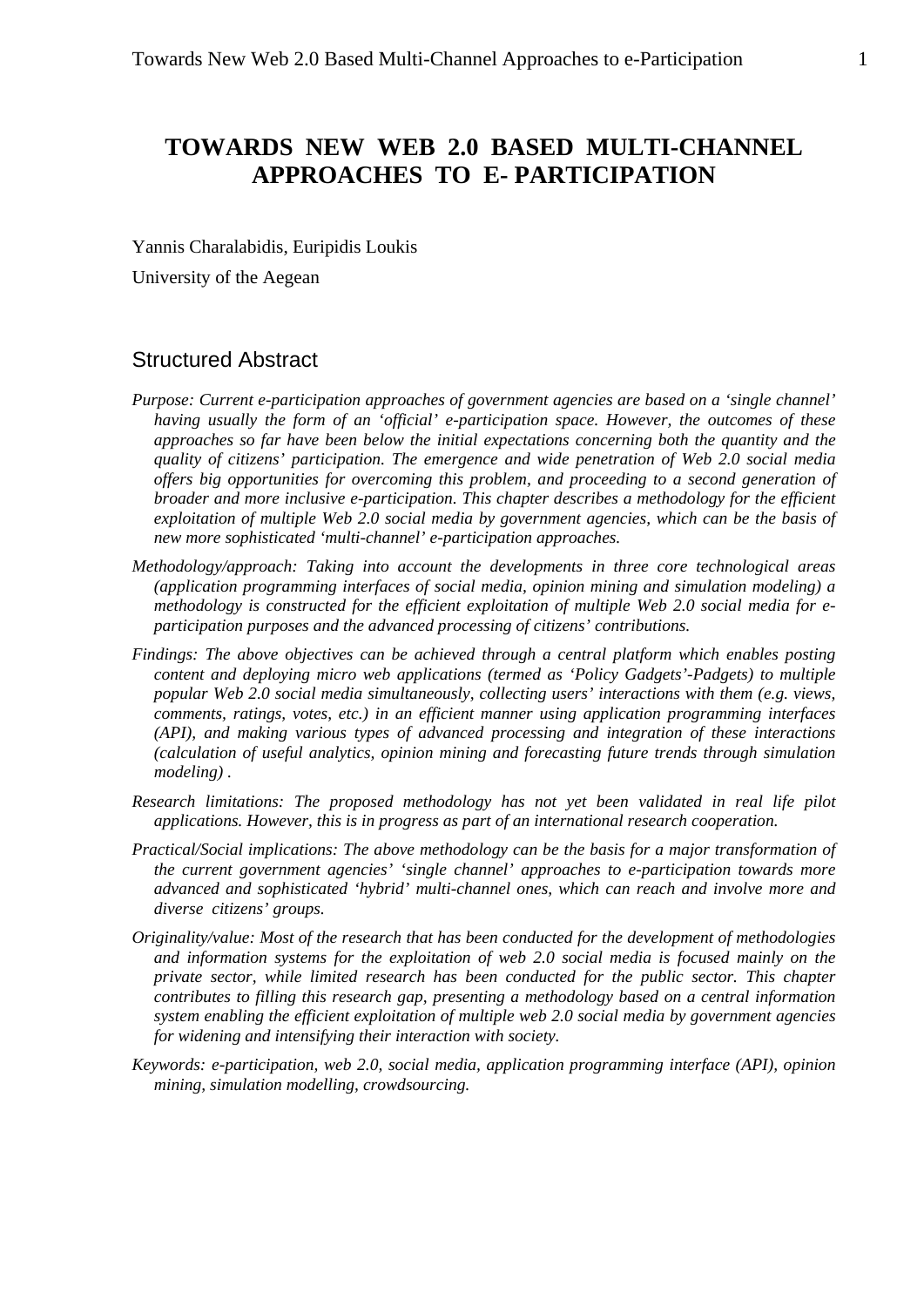## **Introduction**

Government agencies have been for long time interested in engaging citizens in their policy making processes, initially in 'off-line' mode (e.g. through physical meetings, letters exchange, etc.) (Barber, 1984; OECD, 2003; Rowe & Frewer, 2000 and 2004), and later in 'on-line' mode exploiting the increasing capabilities and penetration of information and communication technologies (ICT), and especially the Internet; this resulted in a big increase of e-participation research (Saebo et al, 2008; Sanford and Rose, 2009; Loukis et al, 2011) and practice (OECD, 2001a, 2001b, 2004; Commission of the European Communities, 2006 and 2010; Timmers, 2007; United Nations, 2008). The first generation of e-participation approaches has been based on a 'single channel', usually having the form of an 'official' e-participation space, which offered to citizens extensive information on activities, decisions, plans and policies of the particular government agency, e-voting and e-survey tools, and also e-consultation spaces, such as e-forums, where citizens could enter opinions on various topics under discussion, or on other citizens' opinions.

The outcomes of this first generation of e-participation were in general much lower than the initial expectations (e.g. Chadwick, 2009a; Ferro and Molinari, 2010). The use of these official eparticipation websites by the citizens has been in general limited. Governments expected citizens to make the first step, moving from their own online environments to these official e-participation websites, in order to participate in public debates on various proposed public policies or legislations, getting adapted to the structure, language and rules of these websites; however, this happened only to a limited extent. Also, most of the topics discussed there were defined by government and very often did not directly touch citizens' daily problems and priorities, and were more appropriate for experts than for ordinary citizens. Furthermore, many of the ICT tools they adopted were not sufficiently userfriendly and appropriate for wide citizens' participation. Gradually it was realized that the design of eparticipation spaces 'for all' was not an easy task, due to the heterogeneity of real or potential online users with respect to educational level, ICT skills and culture, so the need for more than one eparticipation channels targeting different citizens' groups started being recognized. Also, very often the quality of the e-consultations taking place in the official e-participation websites was not satisfactory. Furthermore, the methodologies used for this first generation of e-participation were not scalable, so they could be used for pilot trials, but they were not appropriate for large scale eparticipation.

The need for increasing the quality of these e-consultations lead to the development of more structured types of e-forums, which impose the semantic annotation of users' postings (e.g. as issues, alternatives, pro-arguments, or contra-arguments) and also allow only some predefined relations among them (e.g. an alternative can be related only with an issue, etc.) (Karacapilidis et al, 2005; Xenakis and Loukis, 2010; Loukis and Wimmer, 2010). The evaluation of these more structured types of e-forums has shown that they do facilitate and drive a more disciplined, focused and argumentative discussion; however, they are more difficult to use and demanding, so they are appropriate for more knowledgeable and educated citizens' groups, and might exclude less educated and sophisticated ones. So they can lead to higher e-participation quality, but at the cost of decreasing e-participation quantity and exclusion of some citizens' groups. This lead to a wider recognition of the necessity to have more than one e-participation channels, with each of them targeting different citizens' groups.

The emergence and the wide penetration of Web 2.0 social media offer big opportunities for proceeding to a second generation of broader and more inclusive e-participation. It allows government agencies to transform radically their current approaches to e-participation: instead of hosting it exclusively on their own official e-participation websites, they can exploit for this purpose popular Web 2.0 social media as well, which attract numerous visitors. Some of them attract very large numbers of visitors, quite different from the ones usually visiting the official e-participation websites (e.g. with respect to educational level, ICT skills, professional status and culture). For this reason Web 2.0 social media have recently started being exploited by government agencies, both for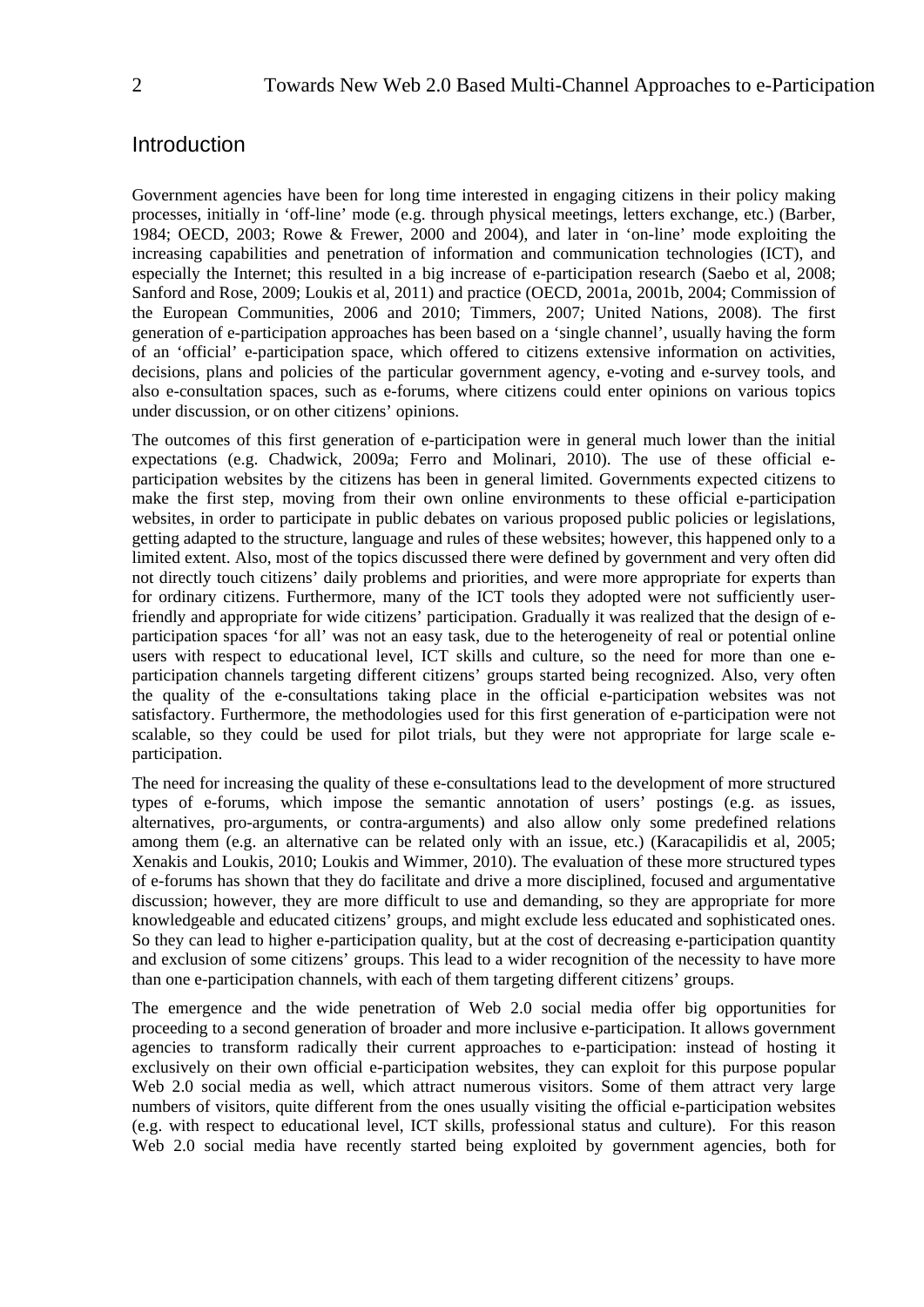broadening and enhancing their interaction with citizens and for internal coordination and knowledge exchange (Osimo, 2008; Punie, 2009; Mergel et al, 2009). So while previously governments tended to move towards the creation of more structured e-consultation spaces, as mentioned above, currently they tend to move in the opposite direction and reduce the structure they impose on their interaction with the citizens: instead of inviting the citizens to interact with government in the official eparticipation spaces in accordance with their rules and structures, it is now government that goes to the web 2.0 electronic spaces where citizens prefer to have discussions, create content and collaborate with others. This can be the basis of new more sophisticated 'multi-channel' and more inclusive eparticipation approaches, based on a multitude of interconnected e-participation channels of different levels of structure and focusing on different citizens' groups.

However, there are some fundamental challenges that should be addressed successfully by government agencies before they can move in this direction:

A) While previously they had to manage a unique e-participation channel (e.g. make postings to it, process postings of the citizens, reply to them, etc.), in this new approach they have to manage concurrently several Web 2.0 social media (e.g. publish content to them, retrieve from them data on users' interactions, such as views, comments, ratings, votes, etc., integrate, process them and draw conclusions, based on these conclusions publish new content in each of them, etc.). This needs much more effort and therefore requires more human and financial resources, and this is quite difficult in an era of economic crisis and reductions of government spending.

B) The large quantity of users' interaction data from the many targeted web 2.0 social media (e.g. views, comments, ratings, votes, etc.) should be processed synthetically and integrated, so that the best possible exploitation of them is made, and the highest possible support to policy makers is provided. Especially the textual comments, whose reading would require long time and therefore delay policy making processes, require automated processing in order to extract the general attitudes of the citizens on the new policy under discussion and the main issues raised.

This chapter aims to contribute to addressing these challenges. It presents a methodology for the efficient exploitation of multiple Web 2.0 social media by government agencies in order to broaden and enhance e-participation overcoming the above challenges. It is based on a central platform which enables posting content and deploying micro web applications (termed as 'Policy Gadgets'-Padgets) to multiple popular Web 2.0 social media simultaneously, and also collecting users' interactions with them (e.g. views, comments, ratings, votes, etc.) in an efficient manner using their application programming interfaces (API). These collected interactions' data can undergo various levels of advanced processing on this platform, such as basic processing resulting in the calculation of useful analytics, opinion mining and simulation modelling for forecasting future trends, in order to make the best possible exploitation of them for providing effective policy making support. The proposed methodology leads to a transformation of the existing government agencies' single channel approaches to e-participation, towards more sophisticated 'hybrid' multi-channel approaches, which combine the use of interconnected 'official' e-consultation spaces (both unstructured and structured) and multiple Web 2.0 social media. It is going to be validated and further elaborated through 'real life' pilots in the PADGETS ('Policy Gadgets Mashing Underlying Group Knowledge in Web 2.0 Media' – www.padgets.eu) research project, which is supported by the European Commission. Also, an extension of this methodology is described, which aims at 'non-moderated crowdsourcing', through the collection and analysis of policy-related citizen-generated content from multiple social media. This extension will be explored as part of the research project NOMAD ('Policy Formulation and Validation through Non Moderated Crowdsourcing'), also supported by the European Commission.

In the next section the theoretical background of the methodology is outlined, followed by a description of it and its core technologies. Then some application scenarios of the methodology are presented, followed by a discussion on the value it can generate for policy making processes of government agencies and then an extension of it towards 'non-moderated crowdsourcing'. In the final section the conclusions are summarized and future research directions are proposed.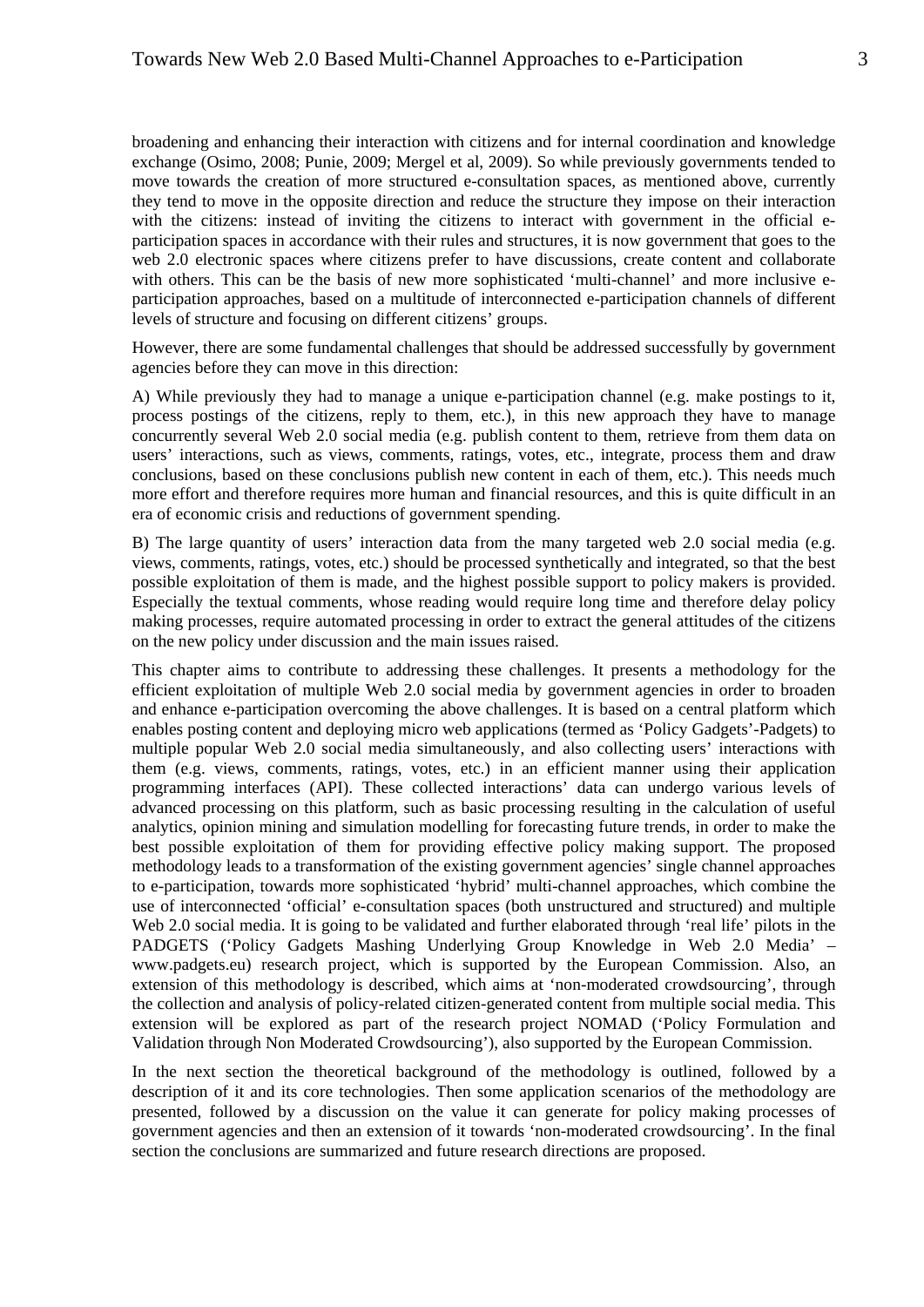## Theoretical Background

Rittel and Weber in their influential paper on the 'Dilemmas in a General Theory of Planning' (1973) argue that public policy problems tend to change dramatically. Previously, they were mainly 'tame', this term denoting that they had clearer and more widely accepted definition and objectives, so they could be solved by professionals using 'first generation' mathematical methods; these methods aim to achieve some predefined objectives with the lowest possible resources through mathematical optimization algorithms. Though for long time this approach has been successful in solving well defined problems associated with basic needs and problems of society (e.g. creating basic infrastructures) the evolution of the society makes it insufficient. The societies tend to become more heterogeneous and pluralistic in terms of culture, values, concerns and lifestyles, and this makes public policy problems 'wicked', this term denoting that they lack clear and widely agreed definition and objectives, and are characterised by high complexity and many stakeholders with different and heterogeneous problem views, values and concerns. Rittel and Weber in the above paper identify some fundamental characteristics of these wicked problems, which necessitate a different approach than the ones used for the tame problems:

- There is no definitive formulation of a wicked problem.
- A wicked problem usually can be considered as a symptom of another 'higher level' problem, so defining the boundaries and the level at which such a problem will be addressed is of critical importance.
- Solutions to wicked problems are not 'true-or-false', but 'good-or-bad', and this judgement is not 'objective', but highly 'subjective', depending on the group or personal interests of the judges and their values.
- Every wicked problem is essentially unique; despite seeming similarities among wicked problems, one can never be certain that the particulars of a problem do not override its commonalities with other problems already dealt with.
- Wicked problems have no stopping rule, so planners stop for reasons which are external to the problem (e.g. running out of time, or money).
- Wicked problems do not have an enumerable set of potential solutions, nor is there a welldescribed set of permissible operations that may be incorporated into the solution plan.
- There is no immediate and ultimate test of a solution to a wicked problem, since this requires examination of several types of impacts on numerous persons or groups, and for a long time period.
- Every solution to a wicked problem is an 'one-shot operation'; every attempt counts significantly and there is no opportunity to learn by trial-and-error.

For these reasons the wicked problems cannot be solved simply by using mathematical algorithms which calculate 'optimal' solutions, since they lack the basic preconditions for this: they do not have clear and widely agreed definition (with each stakeholders' group usually having a different view of the problem) and objectives that can be used as criteria for evaluating possible solutions. So Rittel and Webber in the above paper suggest that wicked problems require a different 'second generation' approach, which combines public participation in order to formulate a shared definition of it with subsequent technocratic analysis by experts. In particular, its first and fundamental phase is consultation among problem stakeholders, during which discourse and negotiation takes place, aiming to synthesize different views and formulate a shared definition of the problem and the objectives to be achieved. Having this as a base it is then possible in a second phase to proceed to a technocratic analysis by experts using mathematical optimization algorithms for the well defined at that phase problem.

Subsequent research on this participative approach to the solution of public policy problems has revealed that it can be greatly supported by the use of appropriate information systems (e.g. Kunz and Rittel, 1979; Conklin and Begeman, 1989; Conclin, 2003), which allow problem stakeholders to enter 'topics' (meant as broad discussion areas), 'questions' (particular issues-problems to be addressed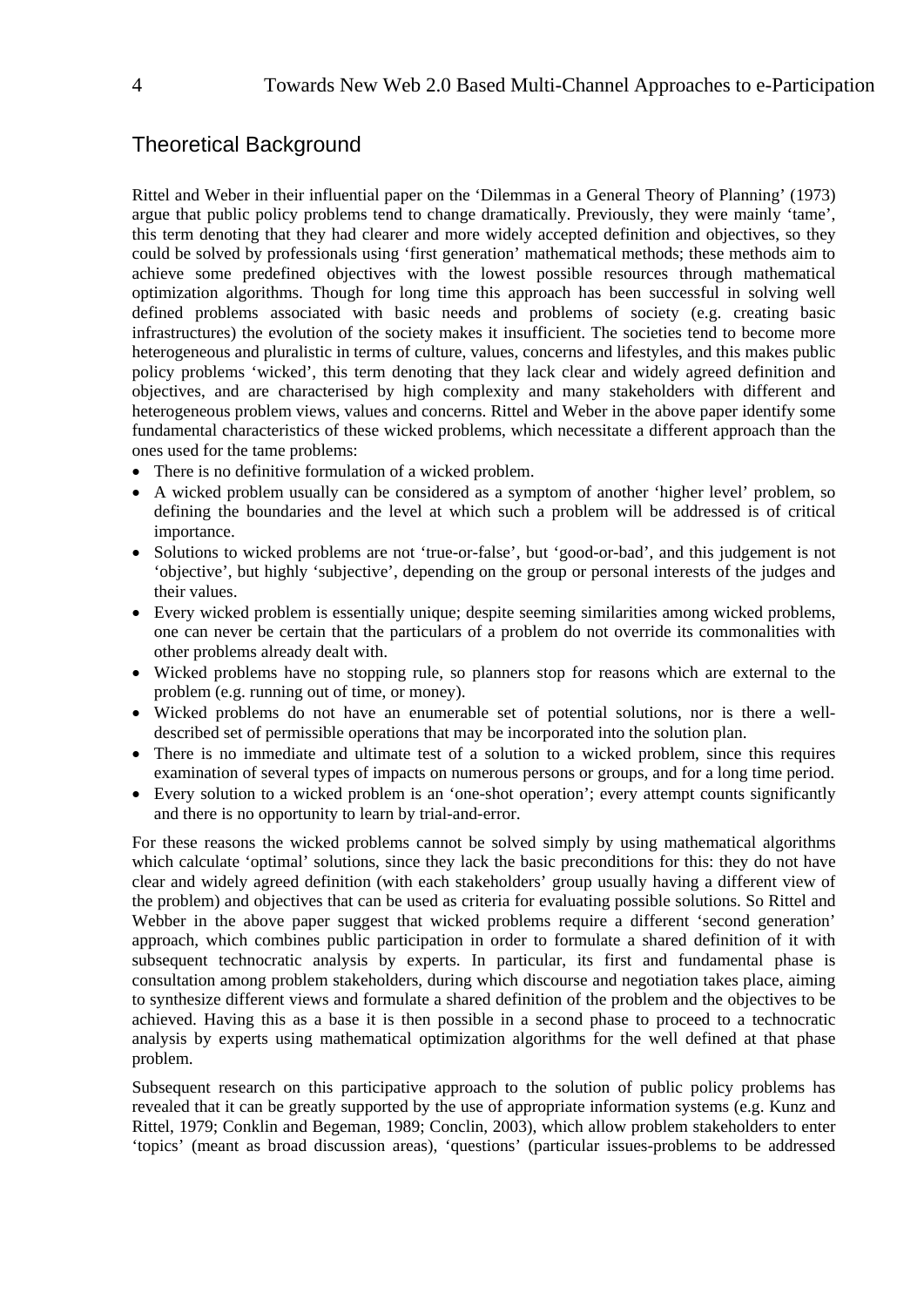within the discussion topic), 'ideas' (possible answers-solutions to questions) and 'arguments' (evidence or viewpoints that support or object to ideas). Such a system is termed as an 'Issue Based Information Systems' (IBIS), and according to Kunz and Rittel (1979) can 'stimulate a more scrutinized style of reasoning which more explicitly reveals the arguments. It should they help identify the proper questions, to develop the scope of positions in response to them, and assist in generating dispute'. The emergence and rapid penetration of the Internet and the Web 1.0 has created big opportunities for a wide and cost effective application of such ICT-based participative approaches to the solution of public policy problems, and has lead to the development of e-participation. The emergence of the Web 2.0 social media creates even more opportunities for a wider and more inclusive application of participative approaches to the solution of public policy problems, which engages more social groups than ever before. It enables a wider and more inclusive synthesis of views of many different and diverse social groups on a public policy problem that government faces, and therefore a better and more balanced and multi-dimensional formulation of a shared definition of the problem and the objectives to be achieved. Therefore adopting such new e-participation approaches exploiting the Web 2.0 in an efficient and effective way can broaden and enhance e-participation, intensify interaction with society, and contribute to better and more socially-rooted and acceptable public policies.

In the same direction are the conclusions drawn by Mergel, Schweik and Fountain (2009) from an analysis of cases of successful Web 2.0 use in government, arguing that Web 2.0 technologies might have stronger transformational effects on government than previous ICTs, driving significant changes at the organizational, cultural, technological and informational changes. They state that this strong transformation potential is due to the lower technical know-how, and therefore the lower cost, for both government organizations and individual citizens, of using these Web 2.0 technologies in comparison with the previous generations of ICT used in government (e.g. internal systems, Web 1.0 Internet, etc.). These lower requirements allow a much quicker and easier deployment of Web 2.0 based solutions to meet various external and internal communication needs at various organizational units and hierarchical levels of government agencies. The same paper also suggests that government agencies can exploit Web 2.0 for 'crowdsourcing' (Howe, 2006; Brabham, 2008), defined as "the act of taking a job traditionally performed by a designated agent (usually an employee) and outsourcing it to an undefined, generally large group of people in the form of an open call", in order to mine fresh ideas from large groups of people for addressing various social needs and problems or for improving public services, transforming radically their ways of interacting with citizens. Also, Chadwick (2009a and 2009b) elaborates the seven basic principles of Web 2.0 proposed by O'Reilly (2005) for Internet politics as follows: "the Internet as a platform for political discourse; the collective intelligence emergent from political Web use; the importance of data over particular software and hardware applications; perpetual experimentalism in the public domain; the creation of small scale forms of political engagement through consumerism; the propagation of political content over multiple applications; and rich user experiences on political Web sites". He suggests that both the research community and government practitioners should take seriously into account the above principles, the opportunities they create and the evolutions they drive in the political domain.

It should be mentioned that most of the research that has been conducted so far for the development of methodologies and information systems for the exploitation of web 2.0 social media is focused mainly on the private sector (e.g. Constantinides 2009 and 2010), while only limited research has been conducted for the public sector. This chapter contributes to filling this research gap, presenting a methodology based on a central information system enabling the efficient and effective exploitation of multiple Web 2.0 social media by government agencies, enabling new multi-channel approaches of government agencies to e-participation for widening and intensifying their interaction with society .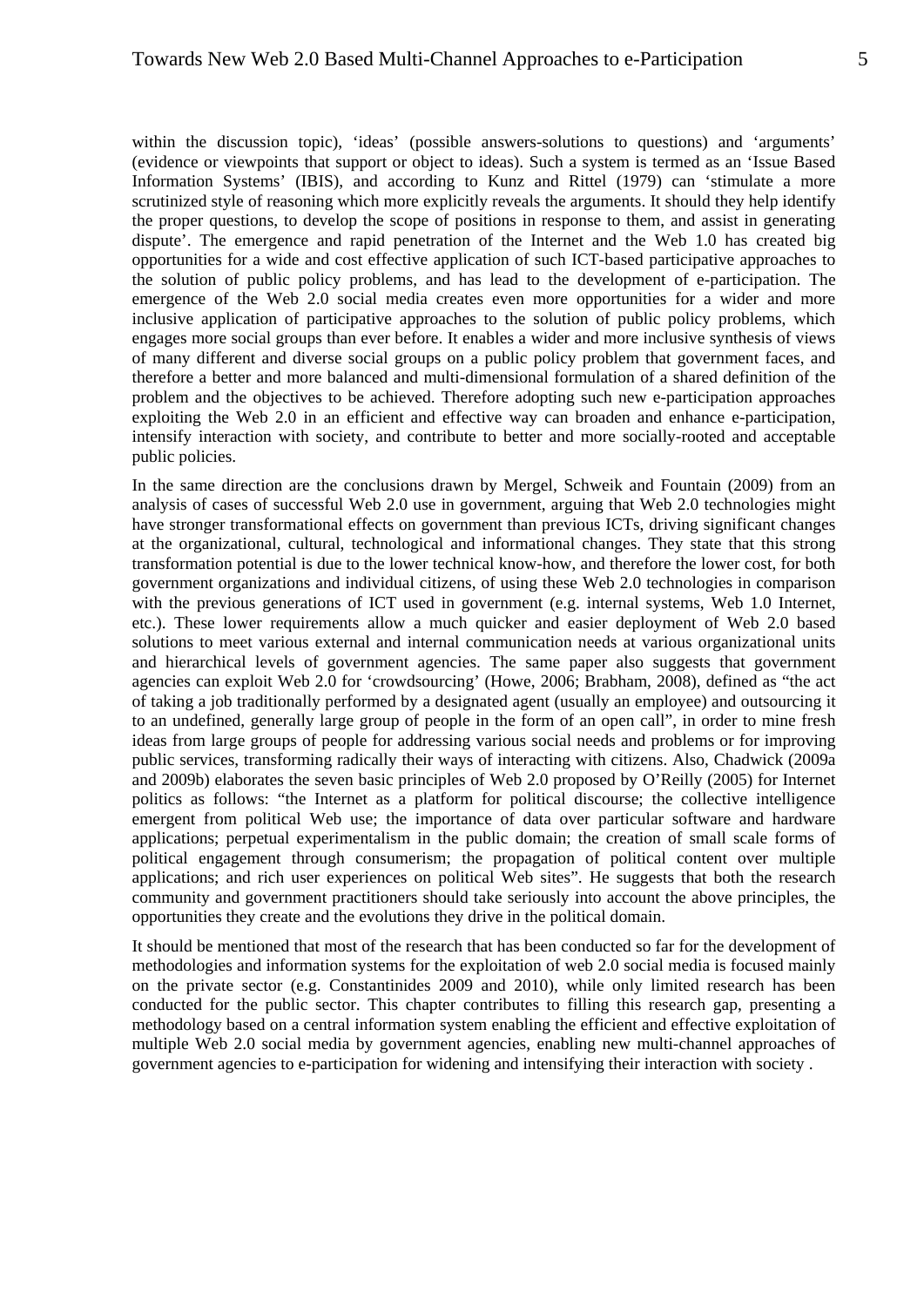## Methodology Conceptual Description

The proposed methodology for the efficient exploitation of multiple Web 2.0 by government agencies is based on a central platform, which enables posting policy-related content to multiple social media simultaneously, and then retrieving users' interactions with it (e.g. views, comments, ratings, votes, etc.), in an systematic and centrally managed machine-supported automated manner through their APIs (thus addressing the first of the two main challenges mentioned in the Introduction). It also allows policy makers to create graphically micro-applications, termed as 'Padgets' (Policy Gadgets), which can be deployed in many different Web 2.0 social media that allow such applications, in order to convey policy messages to their users, interact with them and receive their opinions. It should be noted that the above content and the Padgets to be deployed in several social media can include a link to relevant e-consultations (structured and unstructured ones) conducted in the official website of the competent government agency, to be used by citizens having a stronger interest in the policy under discussion. Each of the targeted social media will have a different audience, so that we can finally reach various heterogeneous groups of citizens, which are quite different from the ones who visit and use the official government-initiated e-participation websites. The basic concept of the methodology is shown in Figure 1



#### *Fig. 1: Basic concept of the methodology*

This Padget concept that our methodology is introducing is an extension of the concept of the 'gadget' applications in web 2.0, which use services and data from heterogeneous sources in order to create and deploy quickly applications, adapted to the needs of public policy formulation. In particular a Padget is composed of three elements:

I) A policy message associated with a public policy in any stage of its lifecycle (e.g. a policy white paper, a draft policy plan, a legal document under formulation, an EU directive under implementation, etc.), which can include various kinds of information, such as text, images, video, etc.

II) An interface allowing users to interact with the Padget, which may give users the capability to access policy documents, be informed on relevant news, vote on some issues, rate various aspects of the policy, express opinions, upload material, tag other people opinions or content as relevant, etc.

III) Interactions of the users with this policy message in various social media, e.g. blogs, YouTube, wikis, social networks, etc., which are retrieved by the central platform.

Particularly important is the decision support module of the central platform, which aims to process synthetically and integrate the users' interaction data (especially the textual ones) from the multiple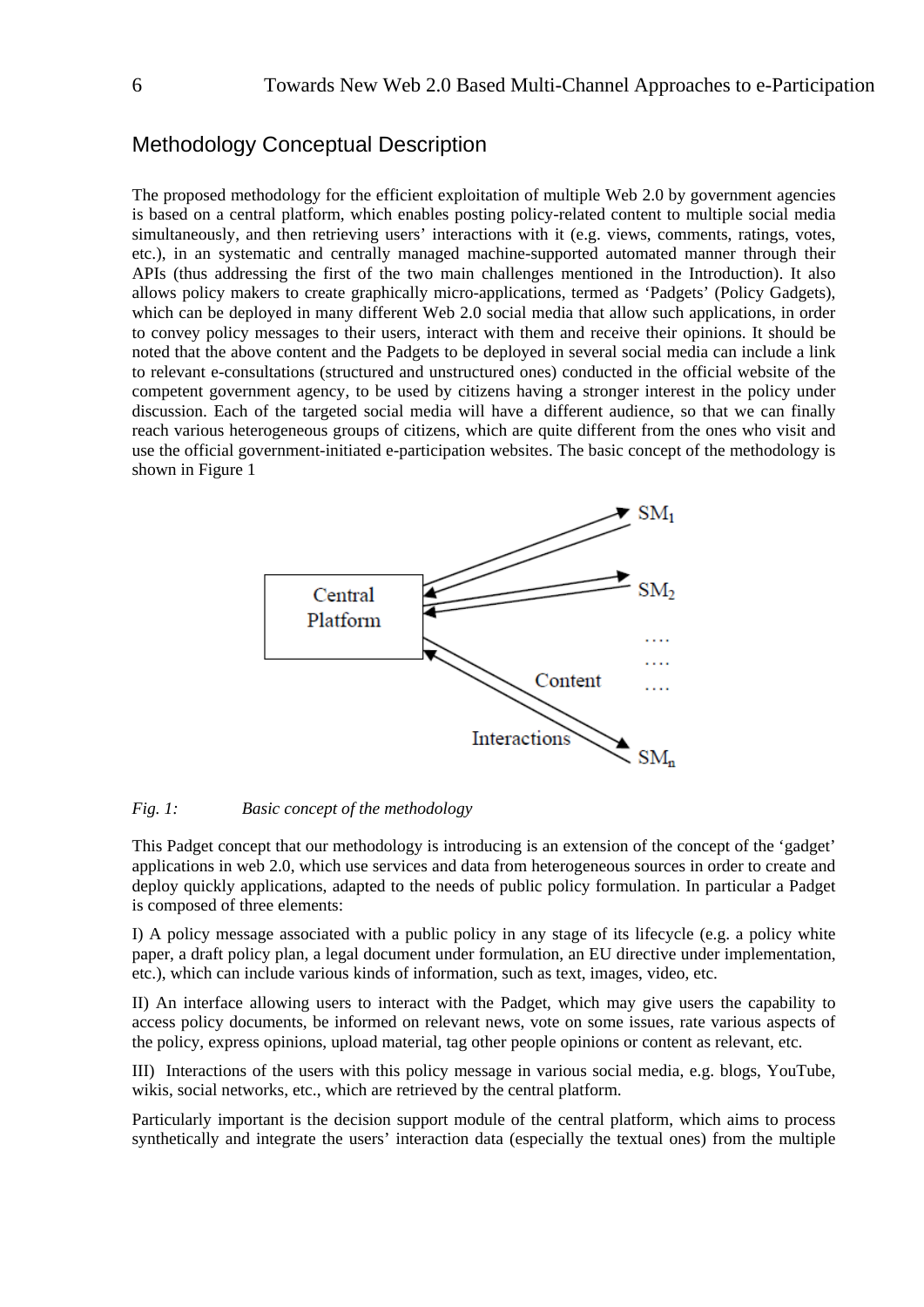Web 2.0 social media (thus addressing the second of the two main challenges mentioned in the Introduction), in order to provide answers to the following five questions:

1. Are stakeholders aware of the public policy?

2. Are stakeholders interested in the public policy?

3. What stakeholders think about the specific public policy solution that the policy maker has proposed? To what extent they accept it?

4. Which are the barriers to policy awareness and interest, and which are the barriers to changes in public opinion about the policy?

5. Which suggestions are coming from stakeholders?

The decision support module in order to meet the above requirements consists of three layers, with each of them performing a different level of processing of these users' interaction data, in order to provide useful information that assists and supports the policy maker for making decisions, and has the architecture shown below in Fig. 2.



*Fig. 2: Architecture of the decision support module* 

In particular:

- The first layer will retrieve and process the 'raw analytics' which are provided by the analytics engines that nearly all social media have and make available to their users, either directly through a user interface, or through appropriate methods of their application programming interfaces (APIs).

- The second layer will provide more advanced 'Padget analytics' focusing the textual input (e.g. blog postings, opinions, comments, etc.) of the users of the targeted social media and the padgets. It will retrieve from the social media (using their APIs) and the Padgets the full texts of users' postings, comments and the opinions on the policy messages we have published. These texts will be processed using methods of opinion mining, in order to identify the general sentiments on these policy messages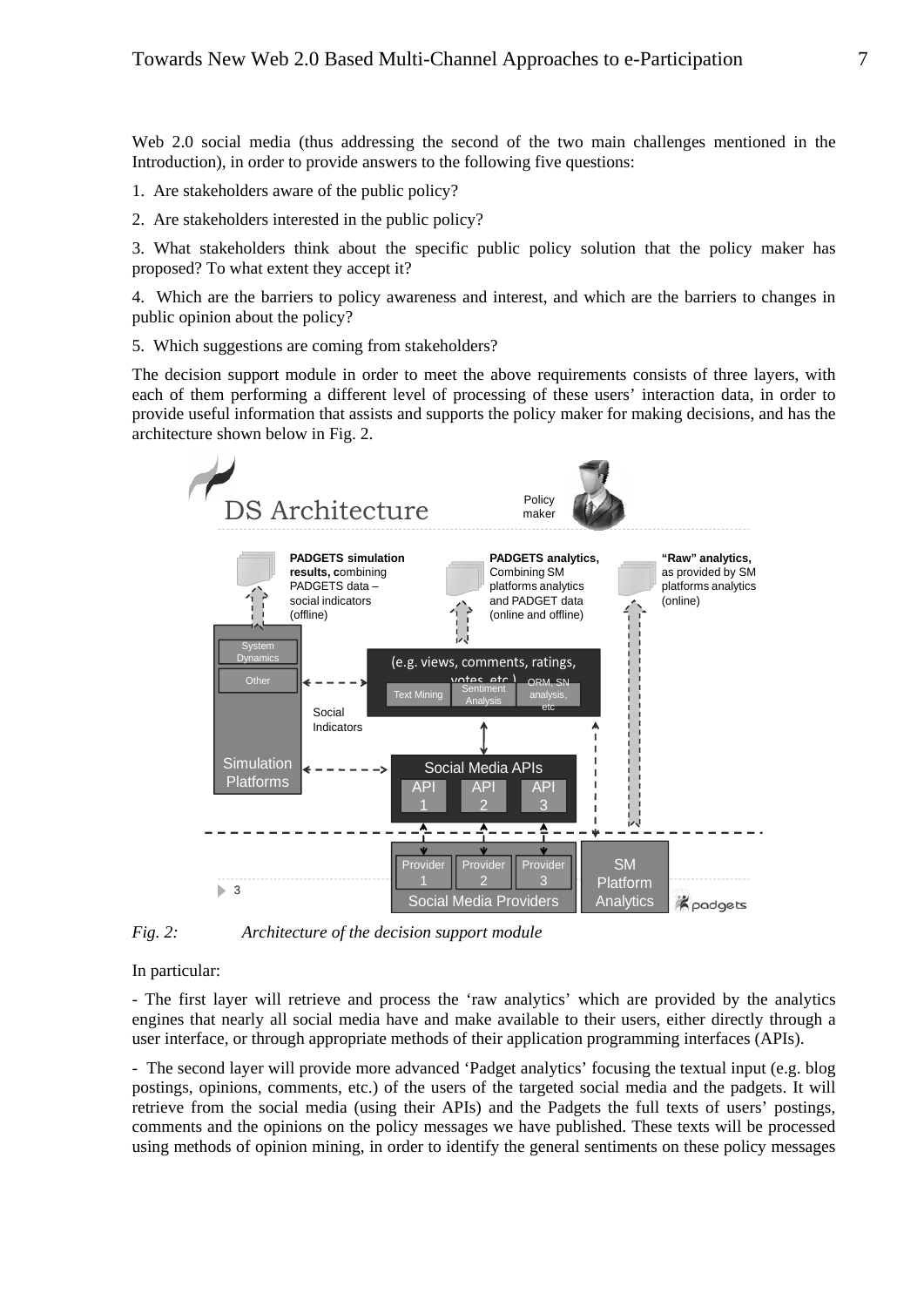(classifying them as positive, neutral or negative), and also the particular issues raised and the relevant sentiments (positive, neutral or negative).

- Finally the third layer will provide prediction of the future evolution of social awareness about the policy under discussion, interest in it and acceptance by the society, and also of significant socioeconomic variables as a result of thus policy, or even different policy options. For this purpose simulation modeling will be performed, taking as input various 'social indicators' produced by the other two layers, and producing as output the future evolution of important variables for the policy maker.

Content or Padgets can be deployed in many different categories of Web 2.0 social media, such as:

- Platforms for Communication, such as Blogs, Internet forums, Presence applications, Social networking sites, Social network aggregation sites and event sites.
- Platforms for Collaboration, such as Wikis, Social bookmarking (or Social tagging) sites, social news and opinion sites.
- Platforms for Multimedia and Entertainment, such as Photo sharing, Video sharing, Livecasting and Virtual World sites.
- Platforms for News and Information, such as Goggle News, Institutional Sites with high number of visitors (i.e. EU, Human Rights and WWF sites) and newspaper sites.
- Platforms for Policy Making and Public Participation, such as governmental organisations' forums, blogs, petitions, etc.

From each category will be chosen the most appropriate social media, taking into account the particular public policy under discussion and the audience we would like to involve in the discussion.

## Core Technologies

The methodology conceptually described in the previous section relies critically on the developments in three core technological areas: application programming interfaces (API) of social media, opinion mining and simulation modelling. Therefore extensive literature review has been conducted in these areas, and the main conclusions from it are outlined next. These conclusions have been used for the more detailed design of the methodology (with respect to the use of the API of the targeted social media and the employed opinion mining and simulation modelling methods) as described next.

### **Social Media Application Programming Interface (API)**

It is of critical importance for the proposed methodology the central platform to provide interoperability with many different Web 2.0 social media, enabling both posting and retrieving content from them in a machine-supported automated manner through their API. In order to assess the existing capabilities in this direction were examined in detail the API of the following ten highly popular Web 2.0 social media: Facebook, Youtube, Linkedin, Twitter, Delicious, Flickr, Blogger, Picassa, Ustream and Digg. In particular, for each of them we examined the following characteristics:

- Available APIs and types of capabilities they provide.
- Capabilities for pushing content in them through their API, where the term "push" reflects any kind of activity that results in adding some type of content in these platforms, such as posts, photos, videos as well as ratings, requests, approvals, intentions, etc.
- Capabilities for retrieving content from them through their API, where the term "retrieve" reflects any kind of activity that results in acquiring some kind of information from these platforms representing activities that have occurred in them, such as comments on a post, photo or video, approved requests, manifested intentions, re-publication activities, etc.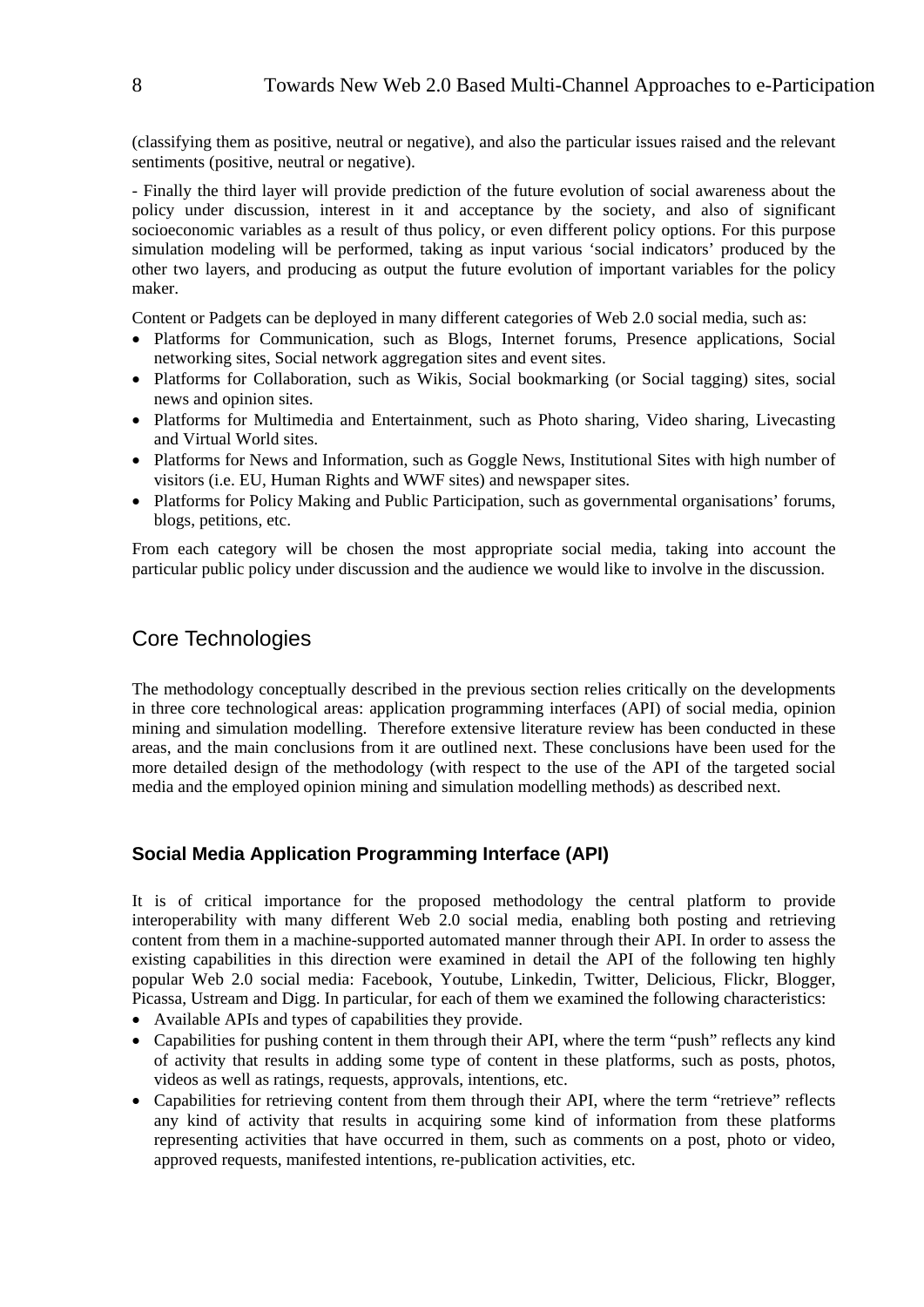• Capabilities for deploying applications (gadgets/widgets) in their environment and having users interact with them.

From this analysis it has been concluded these Web 2.0 social media have a clear strategy to become more open and public and conform to open API standards. In this scope they provide more and more functionalities through their API for posting and retrieving content, in order to attract third parties to develop applications. The general trend is exposing methods through their APIs that "go deeply" into their innermost functionalities and provide developers with an ever growing set of capabilities. This includes on one hand content push functionality (this content can be text, images, videos or have more complex forms, such as "events", "albums" etc.). A large portion of the API is dedicated to the creation, uploading, modification and deletion of such content. On the other hand API also provide functionality that supports the direct retrieval of various types of content generated by users, such as "user ratings", "unique visits" or "retransmissions" (to other nodes of a social network). However, only Facebook and Linkedin allow deploying applications in their environment, while all the other eight examined social media do not. This means that only in these two social media Padgets can be deployed, while in the remaining only content (e.g. postings, images, video, tweets, etc.) can be published.

### **Opinion Mining**

Considerable research has been conducted in the area of opinion mining, defined as the computational processing of opinions, sentiments and emotions found, expressed and implied in text (Liu, 2005; Wiebe et al, 2005; Choi, 2006; Godbole, 2007; Pang and Lee, 2008; Lo & Potdar, 2009). Its initial motivation has been to enable firms to analyze online reviews and comments entered by users of their products in various review sites, blogs, forums, etc., in order to draw general conclusions as to whether users liked the product or not (sentiment analysis), and also more specific conclusions concerning features of the product that have been commented (features extraction) and the orientations (positive or negative) of these comments. From this research considerable knowledge has been generated in this area, consisting of methods and tools for addressing mainly three problems:

I) Classification of an opinionated text as expressing as a whole a positive, negative or neutral opinion (document-level sentiment analysis),

II) Classification of each sentence of such a text as objective (fact) or subjective (opinion), and then focus on the latter and classification of each of them as expressing a positive, negative or neutral opinion (sentence-level sentiment analysis),

III) Extraction from a set of opinionated texts about the topic under discussion of the particular features/subtopics commented by the authors of these texts, and for each of them identification of the orientation of the opinions expressed about it (positive, negative or neutral) (feature-level sentiment analysis).

A more detailed review of opinion methods for analyzing citizens' contributions in public policy debates is provided by Maragoudakis et al (2011).

The above methods and tools enable us to analyze the textual feedback on a proposed public policy, which is provided by the users of the social media where we have published messages or deployed padgets concerning this policy, and to draw conclusions on: a) the general sentiments/feelings of the users on this policy (whether they like it or not), b) the main particular issues that are raised on this policy and the main aspects of it that are commented, and also the sentiments/feelings (positive, neutral or negative) on each them. These conclusions can be combined with the ones from the analysis of users' non-textual feedback (e.g. numbers of users who viewed, liked and disliked the message, ratings of it, etc.), so that a more complete picture on the attitudes on this proposed public policy can be formed. It should be noted that for the practical application of the above opinion mining methods it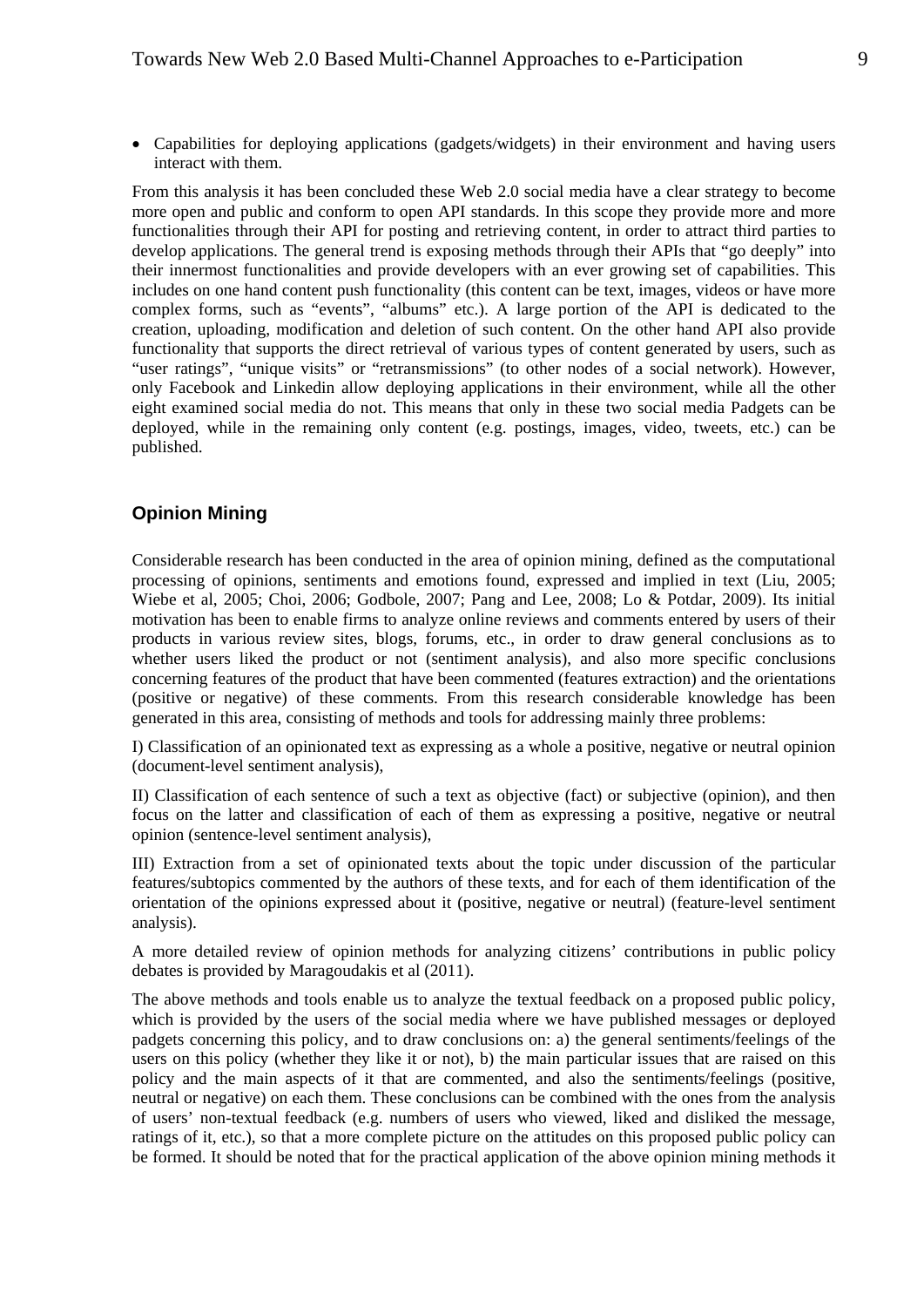is of critical importance to have sufficient language resources, such as lexicons of 'polar words' (i.e. words with positive and negative meaning to be used for classifications of opinions as positive or negative), synonyms and antonyms.

### **Simulation Modelling**

Law and Kelton (2000) define simulation modelling as the research approach of using computer software to model the operation and evolution of "real world" systems. Such a model can be viewed as an artificial world giving the unprecedented opportunity to intervene and attempt to make improvements to the performance of a system, and then estimate the effects of these interventions and improvement on various critical performance variables. As such it is a laboratory, safe from the risks of the real environment, for testing out hypotheses and making predictions (Dolley, 2002). In particular, simulation modelling involves creating a computational representation of the underlying logic and rules that define how the real-life system we are interested in changes (e.g. through differential equations, flow charts, state machines, cellular automata, etc.). These representations are then coded into software that is run repeatedly under varying conditions (e.g., different inputs, alternative assumptions, different structures) calculating the changes of system's state over time (continuous or discrete) (Davis et al., 2007). While other research methods aim to answer the questions "What happened, how and why" (trying to understand the past), simulation modelling aims mainly to answer the question "What if?" (i.e. what will happen if some particular changes of system structure or rules take place, trying to "move forward" into the future).

According to Borshchev and Filippov (2004) based on the level of modelling detail/abstraction (we can have modelling with high abstraction/less details, medium abstraction/details or low abstraction/more details) and on the way time is modelled (as continuous or discrete) we can distinguish between four main paradigms of simulation modelling (Fig. 3):



*Fig. 3: Main paradigms of simulation modelling*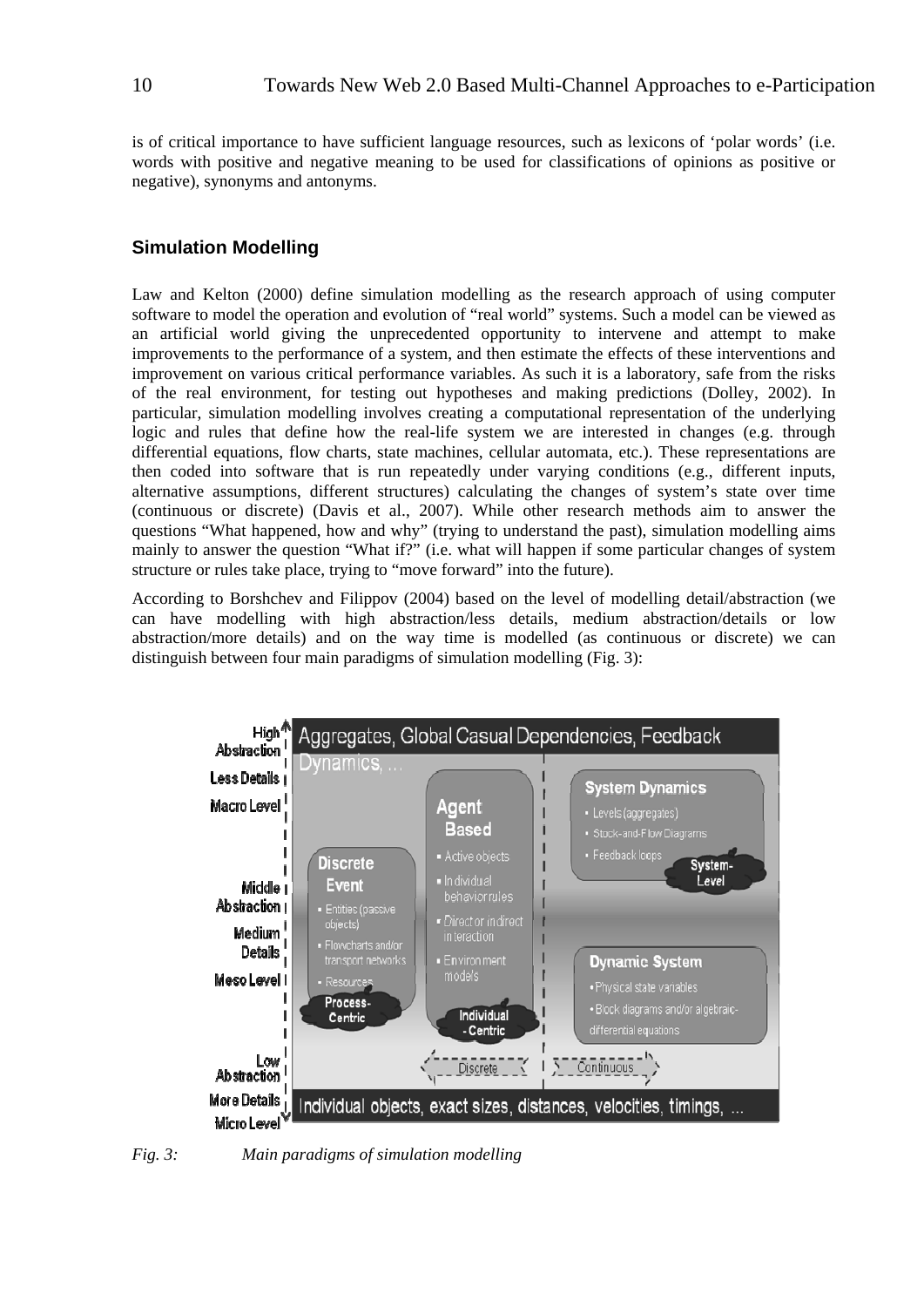A) Dynamic Systems (enabling high detail simulation in continuous time and used mainly for technical systems),

B) Discrete Events Modelling (enabling high detail simulation in discrete time),

C) System Dynamics (enabling simulation in medium or high level of abstraction in continuous time),

D) Agent-based Modelling (enabling modelling the behaviour of the individual 'agents' forming the system (at various levels of granularity, e.g. citizens, groups, firms, etc.) and then from them the system's behaviour is derived).

A more detailed review of simulation modelling methods for enhancing participative policy making is provided by Charalabidis et al (2011).

By comparing them we came to the conclusion that Systems Dynamics (SD) (Forrester, 1958 and 1961; Kirkwood, 1998) is more appropriate for the analysis of public policies, because this usually requires high level views of complex social or economic systems in continuous time, and also such systems include various individual processes with various types of 'stocks' and 'flows' among them, which are influenced by a public policy. For these reasons Systems Dynamics has been successfully used in the past for estimating the evolution of a number of critical variables for society under various policy options, such as unemployment, economic development, taxation income, technologies penetration, pollution, poverty, etc. and for the analysis of various types of public policies (e.g. Liu and Wang, 2005; Homer and Hirsch, 2006; Schwaninger et al, 2008; Teekasap, 2009). It focuses on understanding initially the basic structure of a system (i.e. its main stocks, flows and the variables influencing them) and then based on it estimating the behaviour it can produce (e.g. exponential growth or S-shared growth of the basic variable), and also how this behaviour will change if various structural changes are made.

# Application Scenarios

For this methodology initially a generic application scenario has been developed, and then three more specialised and detailed scenarios for specific pilot applications of it to be performed as part of the abovementioned PADGETS project, in cooperation with the three government organizations participating in the project: the Observatory for the Greek Information Society, the Centre for e-Governance Development, Slovenia, and the Regione Piemonte, Italy. Initially the generic application scenario is presented, followed by the specialised more detailed scenario developed for the Piedmont Region pilot concerning the implementation of a telemedicine initiative.

In general, such a multi-channel campaign based on the proposed methodology will be initiated by a policy maker wanting to "listen to society's input" in order to make decisions about a future policy to be introduced, or some proposed modifications of an already existing policy. The process to be followed in such a campaign consists of the following four steps (illustrated in Fig. 4):

I) The policy maker designs a campaign using the platform capabilities through a graphical drag-anddrop user interface similar to the one of existing mashup editors. The policy maker can add content to this campaign (e.g. a short textual description of the policy, a longer text describing it in more detail, a video and possibly a number of pictures) to be published in Web 2.0 social media not allowing the deployment of applications. Also, he/she can formulate a Padget application (including some content and also e-voting and/or e-survey functionalities) to be deployed in social media allowing it. Finally the targeted social media will be defined.

II) The execution of the campaign starts by publishing the above content and deploying the Padget in the defined target Web 2.0 social media using their API.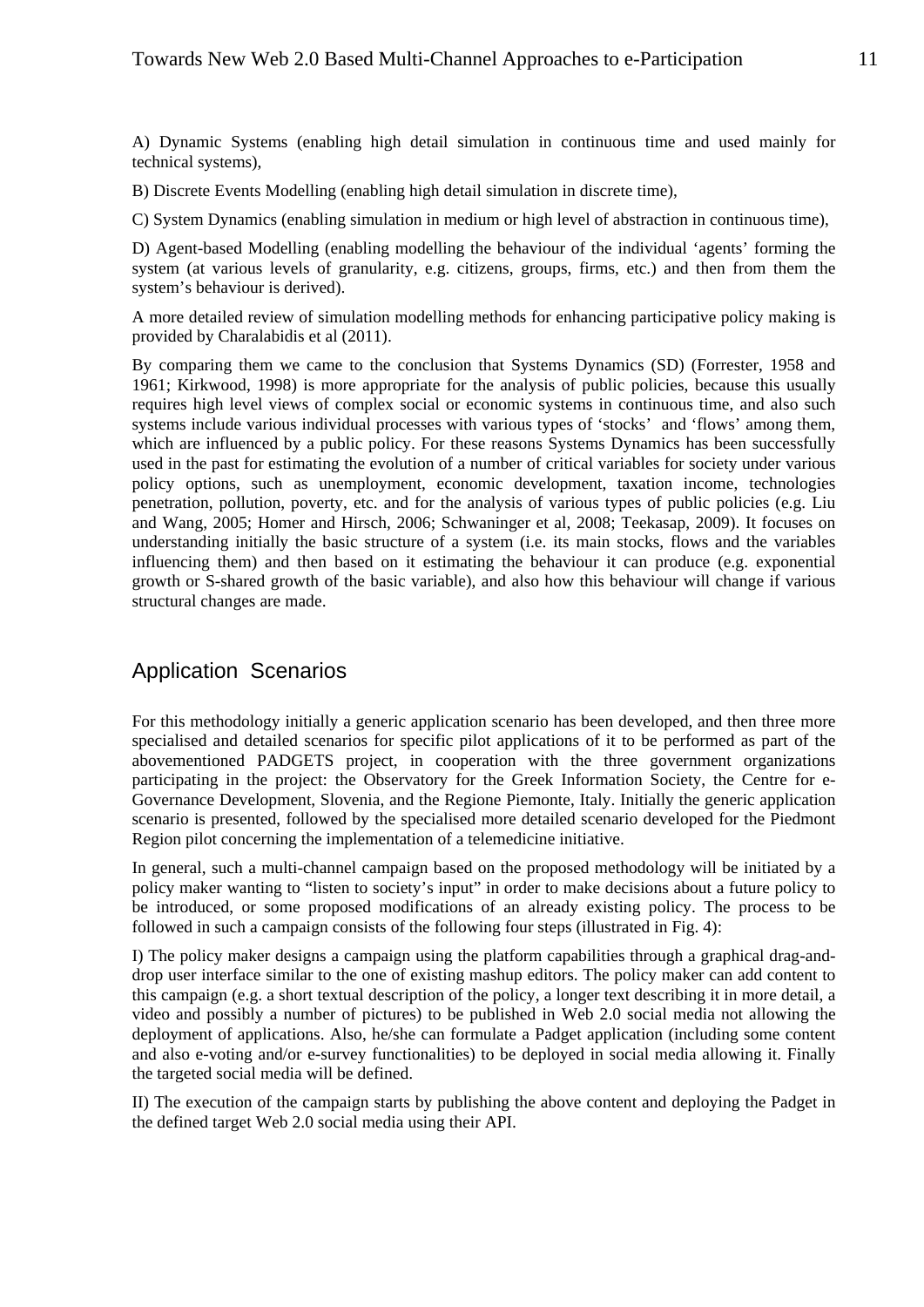III) The users of the above social media interact in various ways with the content and the Padget. This means that users access them, see the policy message, vote in favour or against it (e.g. using like/dislike capabilities), rate it, enter textual contributions (e.g. comments, opinions), add relevant multimedia material (e.g. videos and/or pictures supporting their comments/opinions), etc. The above will be performed in a privacy preserving manner and in accordance with the privacy preferences of each user and the privacy policy defined for the particular campaign.

IV) At the last stage the above interactions of users are retrieved from all these social media, together with relevant analytics provided by them, using their API. Advanced processing of them is performed at the three levels mentioned in the previous section, in order to provide to the policy maker information about citizens' awareness on, interest in and level of acceptance of the particular policy, and also the main issues raised (e.g. remarks, advantages, disadvantages, suggestions for improvement). This can be the end of the campaign, or if the policy maker needs more information and insight on the attitudes and opinions of the citizens he/she can go back to step 1 and start a new iteration.



*Fig. 4: Generic application scenario of the proposed methodology* 

One of the specialised pilot application scenarios concerns the implementation of a telemedicine initiative initially deployed in the limited area of Verbano-Cusio-Ossola (VCO), Piedmont, Itally (having a population of about 172.000 persons in a mountainous area in the north west of Italy, with more than 23% being over 65 years old.) to the entire Piedmont Region. This represents a radical innovation aiming at the enhancement of the medical services quality and continuity of care mainly of elderly citizens. The initial deployment focused on four patients' groups affected by heart failure disease, diabetes, chronic pulmonary occlusive disease and cancer respectively. Each group followed a personalized protocol defined by the responsible doctors: patients were equipped by devices able to track, store and send data in a secure manner to a server at the local health center; for each disease, the doctors defined the number and the frequency of the measurements to be carried out. This project has already served about 300 patients in three years. The main stakeholders, who should participate in the debate about the spread of this new policy (telemedicine) in the entire Piedmont Region, are: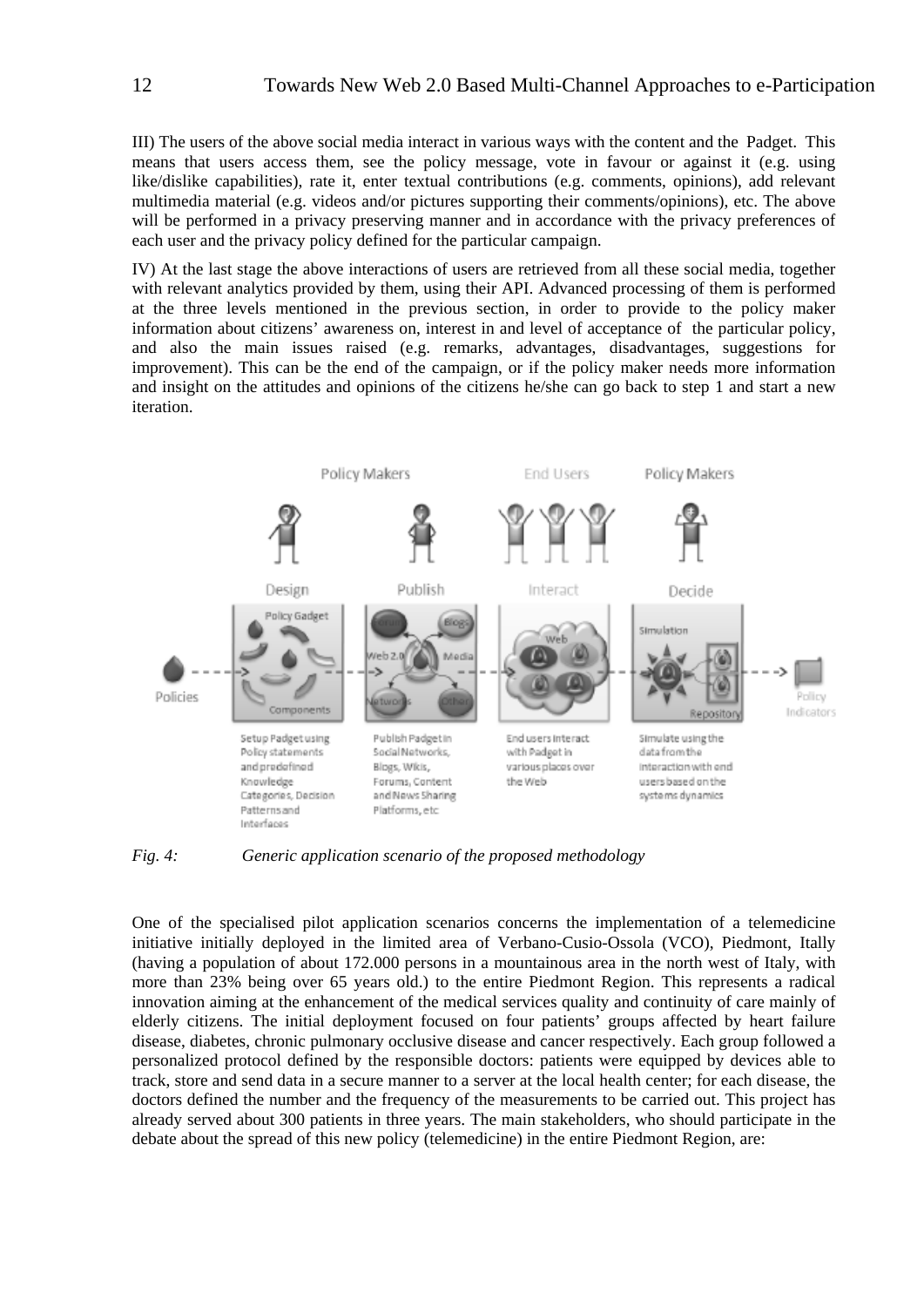**- Piedmont Regional Authority** (main policy maker)**,** who possesses authority and can decide on the implementation of this policy;

**- Citizens** (users of this new telemedicine service: patients and family members of patients), who may have different opinions on this project, values and interests;

**- Physicians** (experts who will use telemedicine to improve medical services provided to patients), who can provide suggestions on possible barriers to the large scale implementation of this policy, and also critical issues for its success).

So the policy maker (Piedmont Region) has to deal with the following issue: "Is it worth to extend the VCO (Verbano-Cusio-Ossola) initiative to the entire Piedmont Region?" In order to harvest the opinions of the involved stakeholders (citizens and physicians) he/she can proceed to the following steps A - D:

#### A. *Policy statement definition*

Using a simple interface of the central platform the policy maker fills in the policy statement section, providing a short description of the policy, and adding URL links, videos and images (e.g. from social media platforms) in order to give further details about the policy to both citizens and physicians (Figure 5). Then the policy maker selects in which of the Web 2.0 social media supported by the central platforms the above policy message will be published.

| <b>Policy statement:</b>                                                                                                                                                                                                                                                                                                                                                                                                                                                                                                                                                                                                                                                   |  |
|----------------------------------------------------------------------------------------------------------------------------------------------------------------------------------------------------------------------------------------------------------------------------------------------------------------------------------------------------------------------------------------------------------------------------------------------------------------------------------------------------------------------------------------------------------------------------------------------------------------------------------------------------------------------------|--|
| Telemedicine: transfer of VCO experience to the entire Piedmont Region                                                                                                                                                                                                                                                                                                                                                                                                                                                                                                                                                                                                     |  |
| Short description:                                                                                                                                                                                                                                                                                                                                                                                                                                                                                                                                                                                                                                                         |  |
| The VCO telemedicine project has been supported by the Local Health Authority of Verbano-<br>Cusio-Ossola (VCO), a mountainous area in Piedmont Region.                                                                                                                                                                                                                                                                                                                                                                                                                                                                                                                    |  |
| It is an innovative telemedicine service for 4 different target patients, affected by:<br>1. heart failure disease:<br>2. diabetes:<br>3. chronic pulmonary occlusive disease;<br>4. cancer.<br>The patient is equipped by devices able to track, store and send personal data to a medical<br>staff; each category of target patient follows a personalized protocol defined by the VCO<br>specialists according to the disease conditions.<br>This project represents one of the most challenging telemedicine experiences in Italy.<br>The assessment of the model is crucial for further diffusion of<br>telemedicine initiatives in Piedmont Regional Health Service. |  |
| For further details:                                                                                                                                                                                                                                                                                                                                                                                                                                                                                                                                                                                                                                                       |  |
| The PM could enclose URL<br>Link:<br>Official site<br>links, pictures and video files.<br>Video: http://www.youtube.com/telemedicine<br>Images: flickr                                                                                                                                                                                                                                                                                                                                                                                                                                                                                                                     |  |

*Fig. 5: Policy Statement definition* 

### *B. Publishing and Interaction with Citizens*

Using the central platform functionality the policy maker publishes the above policy statement on the social media selected at the previous step (in Figure 6 we can see the publishing in the Facebook). The central platform allows the policy maker to collect and monitor the interactions of the citizens and physicians with this policy statement in all employed social media.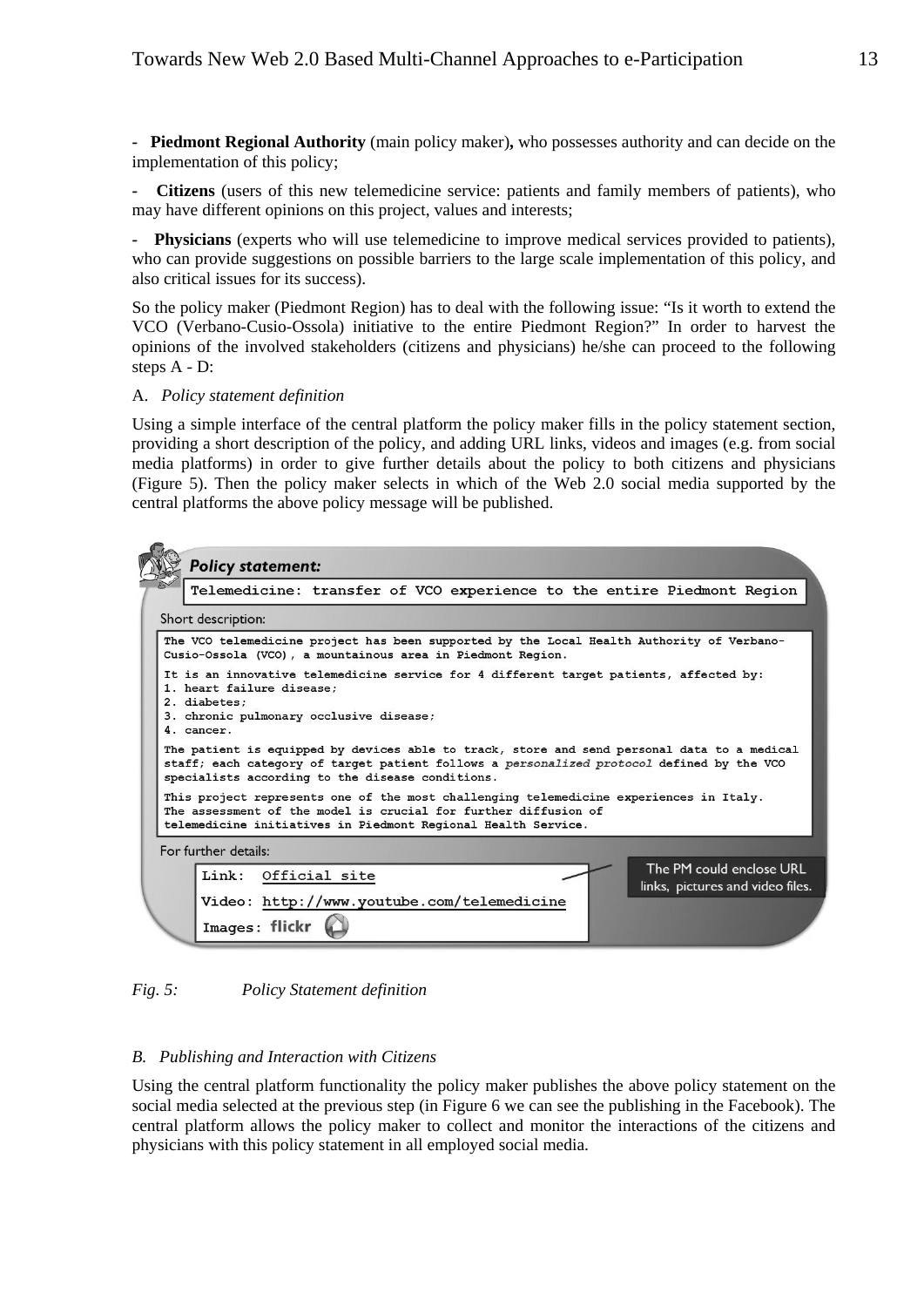

*Fig. 6: Policy Publishing in the Facebook* 

#### *C. Publishing and Decision Support*

The collected citizens' and physicians' interactions data from all social media are processed by the decision support module at all the three levels described in the previous section (calculation of basic analytics, opinion mining, simulation modelling). The outputs to be produced will be a set of metrics of awareness, interest and acceptance, and also the main issues raised with respect to this new telemedicine policy (e.g. advantages, disadvantages, barriers, etc.) per stakeholder category, i.e. for citizens and physicians separately, and also per sex and age group. Also, using simulation modeling a forecast of future evolution of awareness on, interest on and acceptance of this telemedicine policy will be produced, and also its impact from various perspectives (e.g. financial, speed and quality of service). These results are delivered to the policy maker, who is able to evaluate pros and cons of the policy and make final decisions. The following Fig. 7 presents a pictorial view of the overall process of this telemedicine campaign from the policy maker's point of view.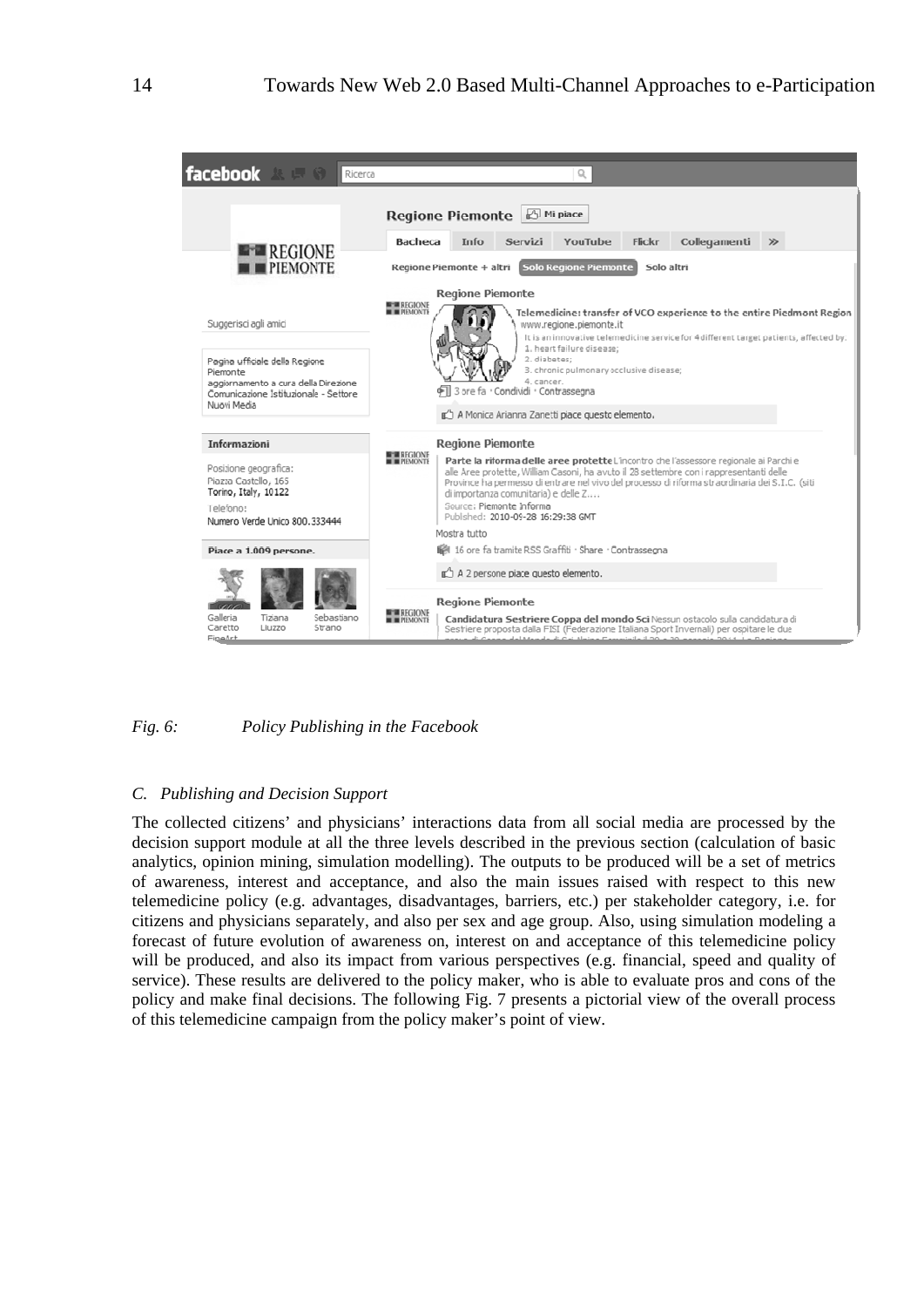

*Fig. 7: Process of telemedicine policy campaign* 

# Value Generation

The value generated by the proposed approach unfolds along a number of dimensions, and may vary among the different phases of the policy making cycle. Its essence may be conceived as a further reduction in the distance between policy making and society's needs, in comparison with the 'first generation' e-participation approaches, both in terms of time and tools required. It provides a low cost and efficient mechanism to better inform the policy decision process by providing a clear and dynamic vision of the disparate stakeholders' opinions and priorities. By giving policy makers a privileged "interface" for "hearing society's voice" directly where the citizens chooses to express their opinions, the proposed approach offers an innovative way to gather, evaluate and decide upon society's input. Taking into account that public policy design problems are usually 'wicked', as explained in the second section of this chapter, the proposed methodology allows a more intensive interaction among the various stakeholders of the public policy under discussion, and also with the government, efficiently and at a low cost. This facilitates the formulation of a better and more balanced and multidimensional formulation shared definition of the problem and the objectives to be achieved, resulting in better and more socially-rooted and balanced public policies.

Furthermore, the capability to publish policy-related content from one single point to multiple social media results in time and cost efficiencies, and also in homogeneity of presence in all these social media. Also, the capability to collect citizens' interactions and feedback from all targeted social media in a single point, allows a synthesis and integration, and at the same time a comparison across many different groups of citizens. The central platform generates indirect positive externalities for the different classes of actors engaged in the process as well as different types of benefits for each actor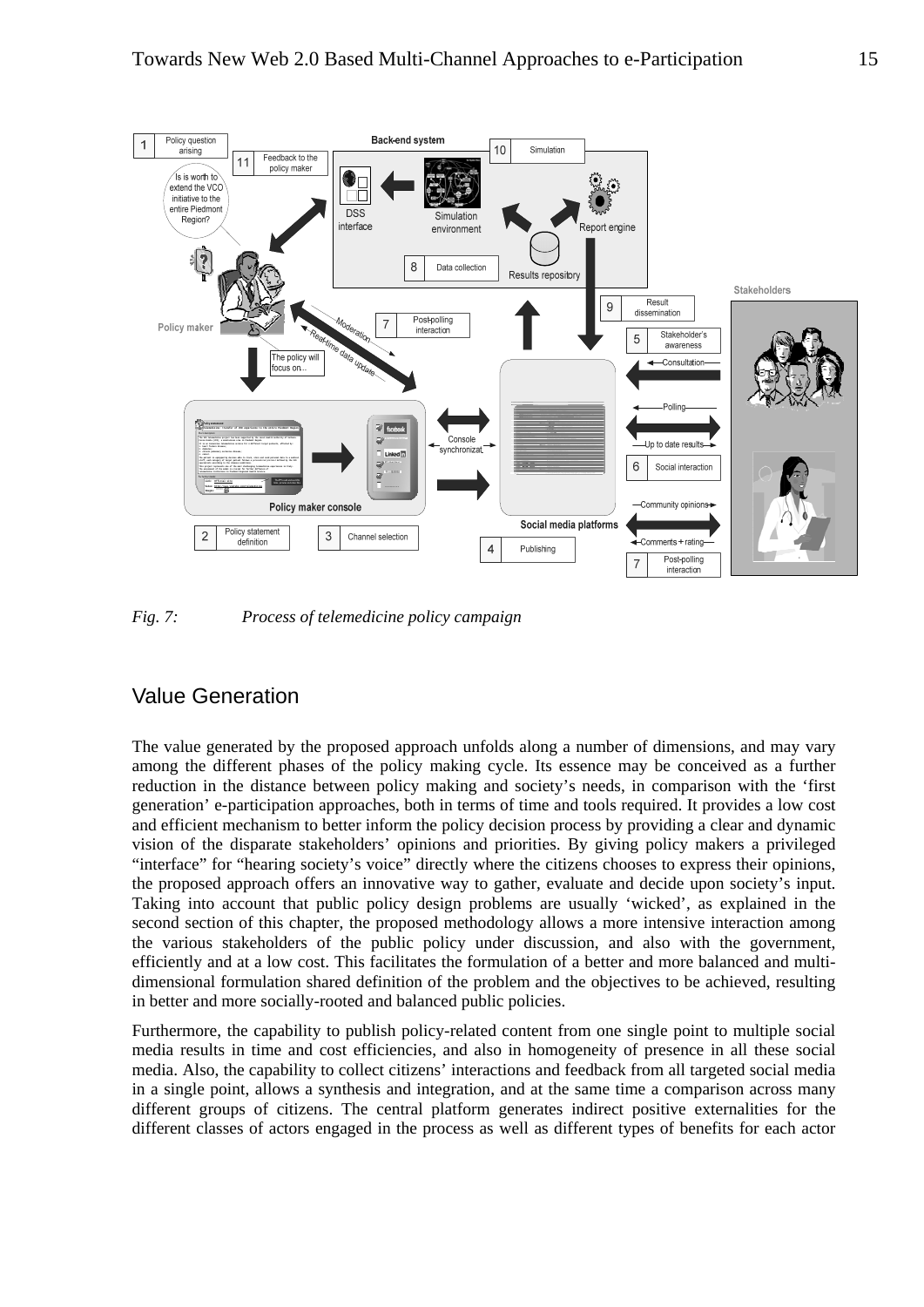class: convenient and frictionless participation accompanied by more socially-rooted policies for stakeholders; fresh, useful and low cost inputs for policy makers.

The proposed methodology leads to a transformation of the current government agencies' approaches to e-participation, which is based on the provision to the citizens of a single e-participation channel (i.e. an official e-participation space), into more advanced and sophisticated 'hybrid' multi-channel ones. These new approaches, instead of the 'one channel for all' logic of the current approaches, uses a multitude of interconnected e-participation channels, with each of them having quite different characteristics, levels of structure and target groups:

i) An official highly structured e-participation space (e.g. a structured forum that imposes the semantic annotations of users' postings, according to a predefined discussion ontology, and also allows only some predefined relations among them (see Karacapilidis et al, 2005; Xenakis and Loukis, 2010; Loukis and Wimmer, 2010)) to be used mainly by a small group citizens with good knowledge on the policy under discussion, high education and willingness to spend considerable time and effort for it; the access to it can be controlled and limited to invited persons, such as representatives of main stakeholders and widely recognised experts, or free,

ii) An official unstructured e-participation space (e.g. a usual forum) to be used by a wider group of citizens with some knowledge on the policy under discussion, sufficient education for entering in such an e-consultation, and also have some familiarity with such tools and are willing to spend some time and effort for it,

iii) A system like the one described in the previous sections, which allows the simultaneous exploitation of various Web 2.0 social media for e-participation purposes, by publishing content on the policy under discussion, deploying relevant micro web applications (Padgets), and then retrieving and processing centrally all citizens' interaction data; this lower structure channel will allow reaching a much wider and diverse group of citizens than the other two channels, who are not familiar with the operation, the style and the language of the abovementioned types of e-consultations, or cannot spend much time for participating in them, or even do not have sufficient knowledge on the policy under discussion.

It should be mentioned that these channels should be interconnected, so that a user of one of them can easily move to the others, e.g. a citizen who reads some content about a policy under formulation in a Web 2.0 platform, has a first level of interaction with it (e.g. a simple rating of it), and gets interested in it, can be easily be linked to the official e-participation space of the competent government agency.

However, this new hybrid multi-channel approach to e-participation in order to be put in practice by government agencies will require significant changes at the organizational, human resources, cultural and technological level:

- It will necessitate the creation of new organizational units to manage the above multiple eparticipation channels, and also to analyze the large quantities of both structured data (e.g. citizens' ratings) and unstructured data (e.g. citizens' postings in textual form) that will be created by them (and especially by the third).

- The personnel of these new units must have specialised skills concerning these electronic modes of communication, and also a quite different culture from the dominant 'law enforcement' culture of government agencies.

- New processes should be established for the integration of the results and conclusions of the analysis of the above structured and unstructured e-participation data in the decision and policy making processes.

- The analysis of the large quantities of unstructured data in textual form that will be collected from the above channels (e.g. hundreds or thousands of postings) cannot be performed manually, since this would require a lot of human resources (increasing the costs) and also long time (causing delays and therefore further inertia in the decision and policy making processes of government agencies);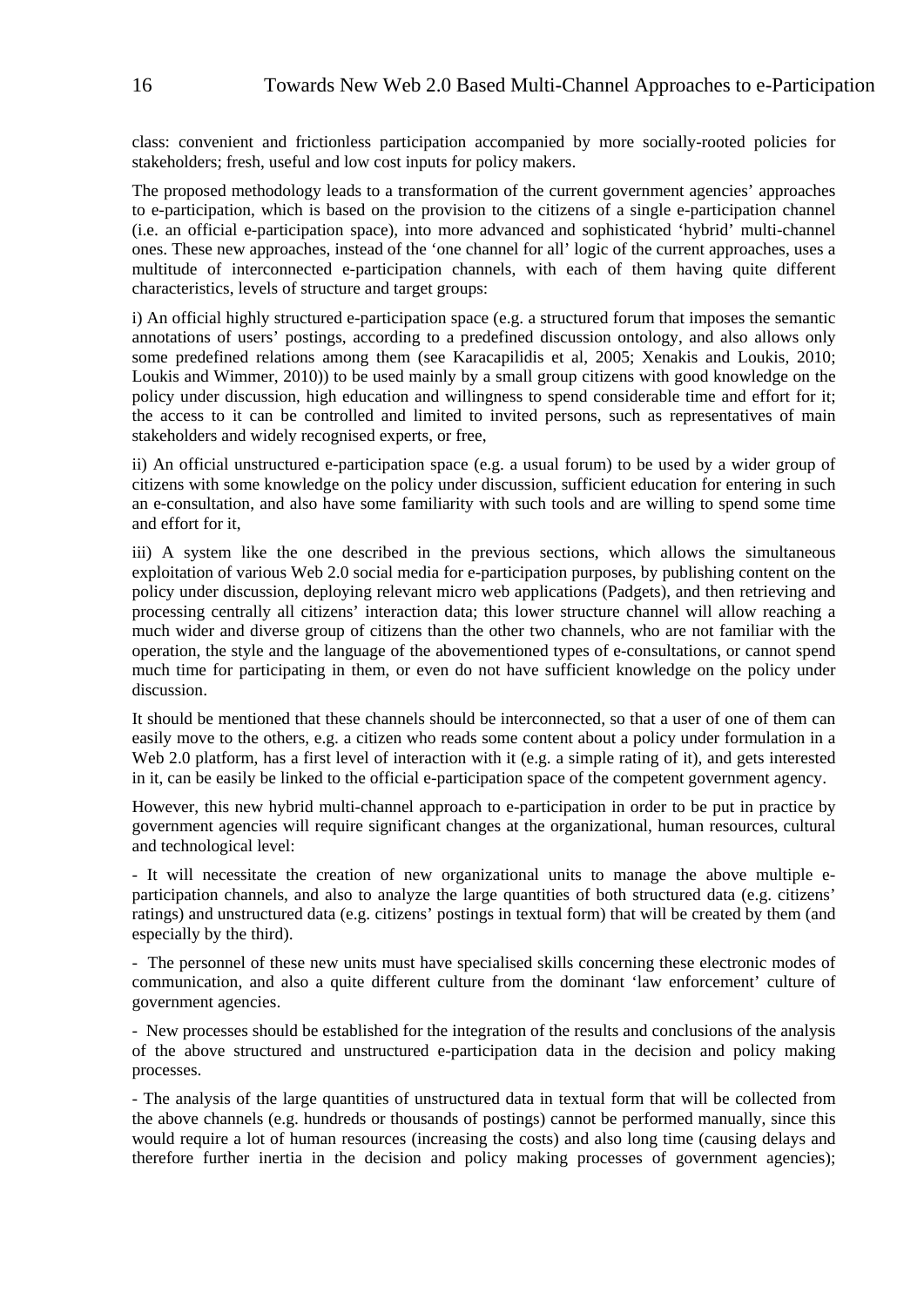therefore it is necessary to use highly sophisticated technological ICT-based tools that implement complex opinion mining methods. These tools will have to be integrated with the technological infrastructures of the above channels increasing technological complexity; also, the use of these tools is not easy, and requires extensive adaptations and language resources, such as lexicons of polar words, synonyms and antonyms.

- Finally, the government agencies should get accustomed to the style and language of interaction in Web 2.0 social media, and the whole culture that characterises them, which are quite different in comparison with the official e-participation spaces or the other existing modes of citizens-government interaction.

# An Extension

An extension of the previously presented methodology would be to proceed towards the concept of the 'non-moderated crowdsourcing': before publishing content in multiple social media on a policy under formation it would be useful to collect content from many different social media and analyze it in order to identify the main problems, issues and needs that citizens discuss in a particular domain (e.g. health, education), so that appropriate policies can be formulated for addressing them. This can be achieved in four phases:

I. Listen: This phase includes listening and monitoring what people say on a specific domain of government activity (e.g. based on a vocabulary or ontology of it), and what their needs, their opinions and their proposals are. For this purpose an advanced crawler can be used, i.e. a program which searches the Web, goes and visits the relevant possible sources of information:

- Micro-blogging sites, such as Twitter
- Blogs including Blogger, WordPress, Typepad & LiveJournal
- Video sites including YouTube, Vimeo, Metacafe, Bliptv
- Social networks such as Facebook and MySpace
- Discussion forums
- News sites, whether international, national or regional
- Images sites such as Flickr
- Corporate sites

II. Analyze: This phase includes analyzing the content, concerns, sentiments and other information hidden within the text of the citizens electronic conversations working on, tailoring this analysis to the specific policy-makers' objectives, and creating a semantically rich and accurate stream of data that can be leveraged in the next phases. In particular, each web page found by the crawler can go through a series of automated analysis processes:

- Language detection
- Opinion and Argument Extraction
- Sentiment Analysis
- Argument Summarization

III. Receive: In this phase will be constructed a Position Map of the extracted argument clusters, built upon the relevance, the visibility and the sentiment (either positive or negative) of the data collected from the web hosted conversations. With the use of visual analytics all related data will be presented into a visible form that highlights important features, including commonalities and/or discrepancies. In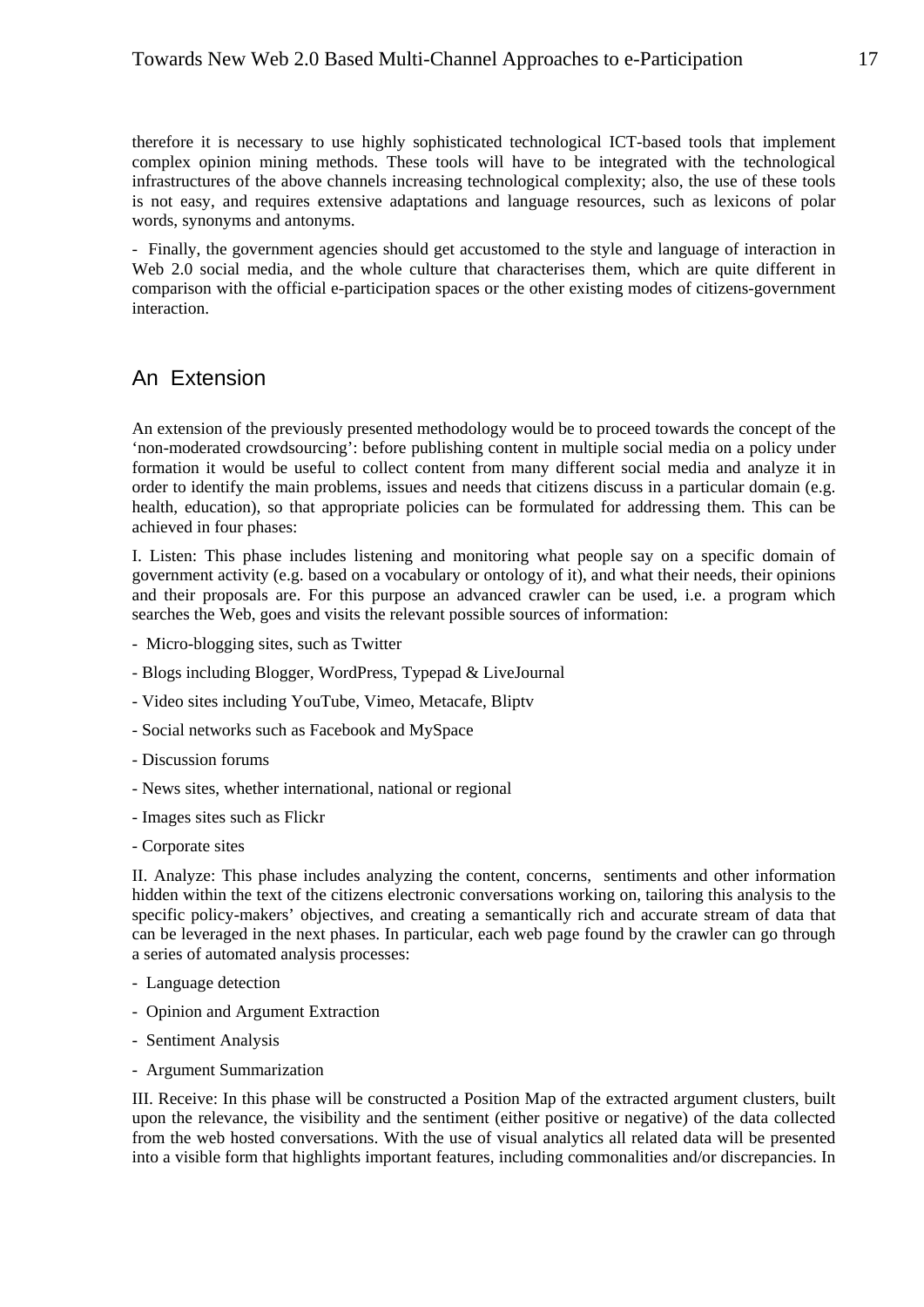this context, all the data that comes from sources as diverse as blogs, online opinion polls and government reports are properly displayed in a synthetic manner that allows drawing conclusions from them.

IV. Act: Once the policy maker finds out about the existing opinions of his constituency regarding a particular domain of government activity, based on the argument extraction and visualization outcomes, the draft-policy agenda can be formulated. This can then be tested against social opinion. Using the central platform described in the previous sections we can:

- Publish this draft-policy agenda in multiple appropriate social media
- Collect citizens' feedback on this agenda
- Analyze it using the decision support tools described in section 4

- Based on the conclusions from this analysis make the required modifications to the above policy agenda

## **Conclusions**

In the previous sections has been presented a methodology for the efficient exploitation of multiple Web 2.0 social media by government agencies for achieving a wider interaction with more and diverse groups of citizens and broadening and enhancing e-participation. It is based on a central platform, which allows publishing content and deploying micro web applications (Padgets) to multiple Web 2.0 social media simultaneously, and also retrieving users' interactions with them (e.g. views, comments, ratings) in all these social media, in an efficient systematic and centrally managed machine-supported automated manner using their API. This central platform also performs various levels of advanced processing of these interaction data, such as calculation of useful analytics, opinion mining and simulation modelling, in order to extract from them synthetic information appropriate for supporting substantially government decision and policy makers.

The proposed methodology can lead to a transformation of the current government agencies' approach to e-participation, which is based on the provision to the citizens of a single e-participation channel (i.e. an official e-participation space), into a 'hybrid' multi-channel one. This new approach, instead of the 'one channel for all' logic of the current approach, uses a multitude of interconnected eparticipation channels with quite different characteristics, levels of structure and target groups: an official highly structured e-participation space (e.g. a structured forum), an official unstructured eparticipation space (e.g. a usual forum) and also multiple Web 2.0 social media. It should be mentioned that these channels should be interconnected, so that a user of one of them can easily move to the others. However, this new hybrid multi-channel approach to e-participation in order to be put in practice by government agencies will require significant changes at the organizational, human resources, cultural and technological level. Additionally, an extension of the proposed methodology has been presented, which aims at 'non-moderated crowdsourcing', through the collection and analysis of policy-related citizen-generated content from multiple social media.

Further research is in progress by the authors for the validation, evaluation and further elaboration of the proposed methodology, which is going to be conducted as part of the PADGETS research project through a number of pilots in real life conditions. These pilots will concern the use of Web 2.0 social media for achieving a wide discussion on important policies of the three government organizations participating in this project: the Observatory for the Greek Information Society, the Centre for e-Governance Development, Slovenia, and the Regione Piemonte, Italy. Also, further research has been planned in the near future on the proposed extension of the methodology, for the validation, evaluation and further elaboration of the 'non-moderated crowdsourcing' concept as part of the NOMAD research project through another series of pilots.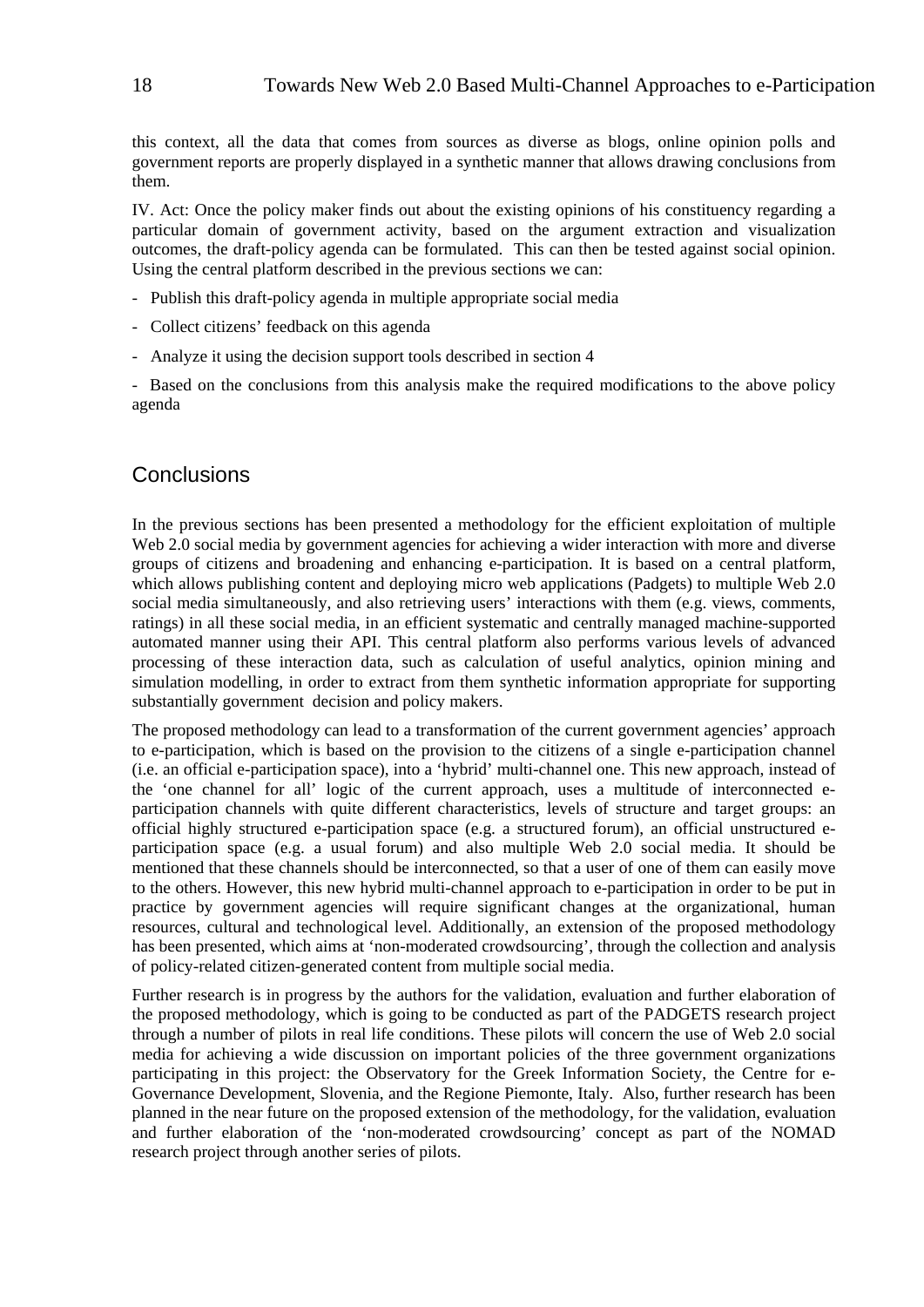## References

Barber, B. (1984). *Strong Democracy*. Berkeley: University of California Press.

- Borshchev, A. & Filippov, A. (2004). From system dynamics and discrete event to practical agent based modeling: Reasons, techniques, tools. *Proceedings of the 22nd International Conference of the System Dynamics Society*, Oxford, England.
- Chadwick, A. (2009a). Web 2.0: New Challenges for the Study of E-Democracy in an Era of Informational Exuberance. *I/S: A Journal of Law and Policy for the Information Society*, 5 (1), 9- 41.
- Chadwick, A. (2009b). Guest Editor's Introduction: The Internet and Politics in Flux. *Journal of Information Technology and Politics*, 6 (3-4), 195-196.
- Charalabidis, Y., Loukis, E. & Androutsopoulou, A. (2011). Enhancing Participative Policy Making Through Simulation Modelling – A State of the Art Review. *Proceedings of European Mediterranean Conference on Information Systems (EMCIS) 2011*, 30-31 May 2011, Athens, Greece.
- Choi, Y., Breck, E. & Cardie, C. (2006). Joint extraction of entities and relations for opinion recognition. *Proceedings of the Conference on Empirical Methods in Natural Language Processing (EMNLP)*, Association for Computational Linguistics Stroudsburg, PA, USA.
- Commission of the European Communities (2006). *i2010 eGovernment Action Plan: Accelerating eGovernment in Europe for the Benefit of All. COM (2006) 173 - Communication from the Commission to the Council, the European Parliament, the European Economic and Social Committee and the Committee of the Regions*, Brussels.
- Commission of the European Communities (2010). *A Digital Agenda for Europe. COM (2010) 245 Communication from the Commission to the Council, the European Parliament, the European Economic and Social Committee and the Committee of the Regions*, Brussels.
- Conklin, J. & Begeman, M. (1989). gIBIS: A tool for all reasons. *Journal of the American Society for Information Science*, 40(3), 200 – 213.
- Conklin J. (2003). Dialog Mapping: Reflections on an Industrial Strength Case Study. In *Visualizing Argumentation: Software Tools for Collaborative and Educational Sense-Making* (P. Kirschner, S. Buckingham Shum and C. Carr Eds.), Springer Verlag, London.
- Constantinides, E. (2009). Social Media/Web 2.0 as Marketing Parameter: An Introduction. *Proceedings of 8th International Congress Marketing Trends*, 2009, Paris, France
- Constantinides, E. (2010). Connecting Small and Medium Enterprises to the New Consumer: The Web 2.0 as Marketing Tool. *In Global Perspectives on Small and Medium Enterprise*, IGI Global, Hershey, Pennsylvania
- Dooley, K. (2002). Simulation Research Methods. In J. Baum (Ed.), *Companion to Organizations, Blackwell*, London, 829-848.
- Davis, J., Eisenhardt, K. & Bingham, C. (2007). Developing theory through simulation methods. *Academy of Management Review*, 32(2), 480-499.
- Ferro, E. & Molinari, F. (2010). Making Sense of Gov 2.0 Strategies: No Citizens, No Party. *Journal of eDemocracy and Open Government*, 2(1), 56-68.
- Forrester, J. (1958). Industrial Dynamics: A Major Breakthrough for Decision Makers. *Harvard Business Review*, 36(4), 37-66.
- Forrester, J. (1961). *Industrial Dynamics*. Cambridge, MA: MIT Press.
- Godbole, N., Srinivasaiah, M. & Skiena, S. (2007). Large-scale sentiment analysis for news and blogs. *Proceedings of the International Conference on Weblogs and Social Media (ICWSM)*, 219-222.
- Homer, J.B. & Hirsch, G.B. (2006). System Dynamics Modelling for Public Health: Background and Opportunities. *American Journal of Public Health*, 96(3), 452–458.
- Karacapilidis, N., Loukis, E. & Dimopoulos, S. (2005). Computer-supported G2G collaboration for public policy and decision making. *Journal of Enterprise Information Management*, 18(5), 602- 624.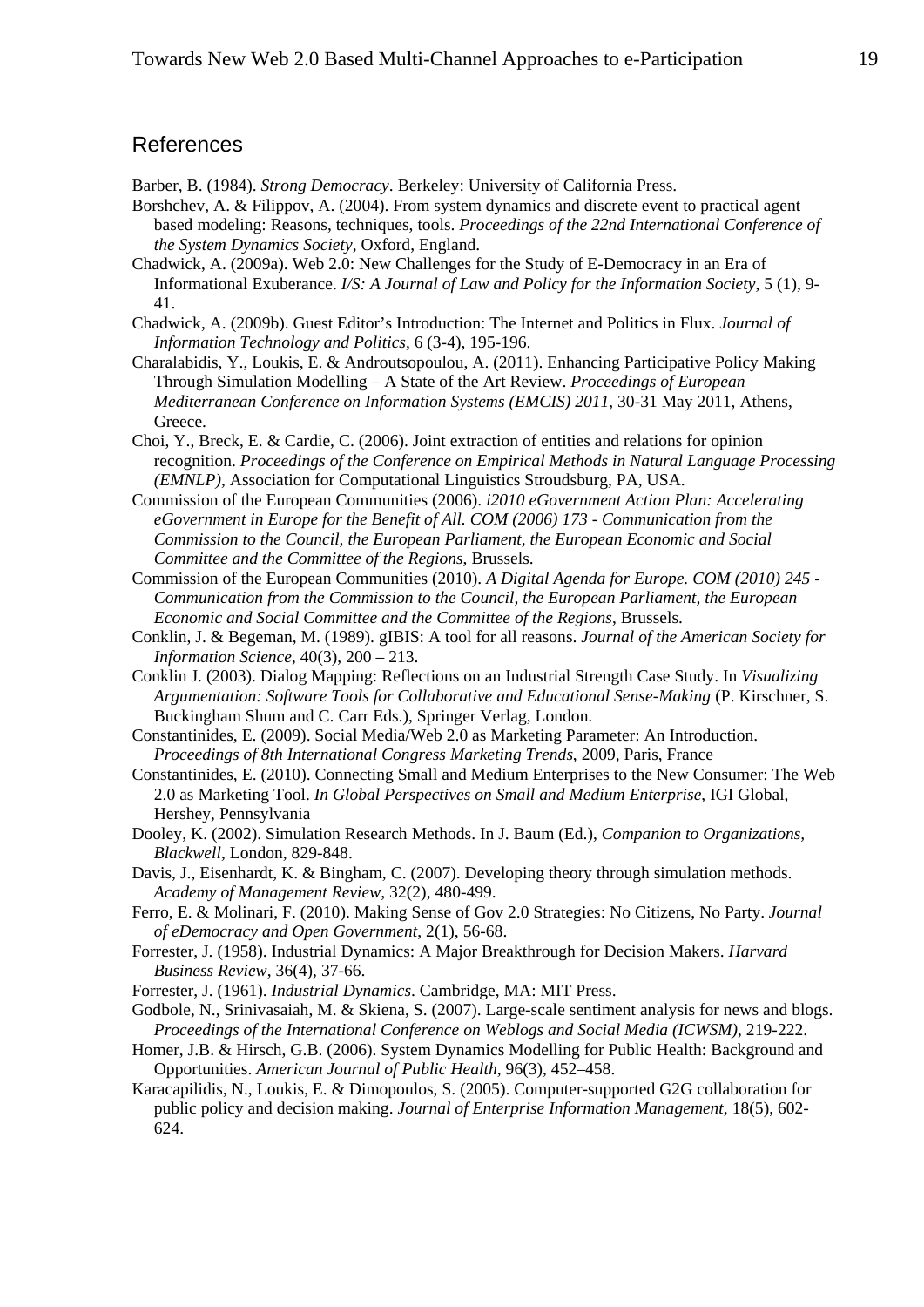Kirkwood, C. W. (1998). *System Dynamics Methods – A Quick Introduction*. Arizona State University. Retrieved online from www.public.asu.edu/~kirkwood/sysdyn/SDWork/work-f.pdf

- Kunz, W. & Rittel H. (1979). *Issues as Elements of Information Systems*. Working Paper No. 131, University of California, Berkley.
- Law, A.M. and Kelton W.D. (2000). *Simulation modeling and analysis*. 3rd Edition, McGraw-Hill Higher Education, New York.
- Liu, B., Hu, M. & Cheng, J. (2005). Opinion observer: Analyzing and comparing opinions on the web. *Proceedings of 14th Conference WWW Conference*, ACM, New York, , 342-351.
- Liu, C. Y. & Wang, W. T. (2005). System Dynamics Approach to Simulation of Tax Policy for Traditional and Internet Phone Services. *Proceedings of the 23rd International Conference of the System Dynamics Society* (J. D. Sterman, N. P. Repenning, R. S. Langer, J. I. Rowe and J. M. Yanni Eds.), System Dynamics Society, Boston, USA.
- Lo, Y.W. & Potdar, V. (2009). A Review of Opinion Mining and Sentiment Classification Framework in Social Networks. *Proceedings of the 3rd IEEE International Conference on Digital Ecosystems and Technologies (DEST) 2009* (Ok. Kaynak and M. Mohania Eds), IEEE, 396-401.
- Loukis, E. & Wimmer, M. (2010). Analysing different models of structured electronic consultation on legislation under formation. *Proceedings of 4th International Conference on Online Deliberation – OD 2010* (F. De Cindio, A. Macintosh, C. Peraboni Eds.), University of Leeds, UK, Universita degli Studi di Milano, Italy, 14-26.
- Loukis, E., Macintosh, A. and Charalabidis, Y. (2011a). Editorial of the Special Issue on E-Participation in Southern Europe and the Balkans: Issues of democracy and participation via electronic media. *Journal of Balkan and Near East Studies*, 13 (1), 1-12.
- Maragoudakis, M., Loukis, E. & Charalabidis, Y. (2011). A Review of Opinion Mining Methods for Analyzing Citizens' Contributions in Public Policy Debate. *Proceedings of IFIP Third International Conference on e-Participation - ePart 2011*, August 29 - September 1, Delft, The Netherlands.
- Mergel, I. A., Schweik, C. M. and Fountain, J. E. (2009). *The Transformational Effect of Web 2.0 Technologies on Government*. Retrieved online from SSRN: <http://ssrn.com/abstract=1412796>.
- O'Reilly, T. (2005). *What is Web 2.0? Design patterns and business models for the next generation of software.* Retrieved online from http://www.oreilly.com/lpt/a/6228
- Organization for Economic Co-operation & Development (2001a). *Citizens as Partners Information, Consultation and Public Participation in Policy-Making*. Paris: OECD Publication Service.
- Organization for Economic Co-operation & Development (2001b). *Engaging Citizens in Policymaking: Information, Consultation and Public Participation*. PUMA Policy Brief. Paris: OECD Publication Service.
- Organization for Economic Co-operation and Development (OECD) (2003). *Engaging Citizens Online for Better Policy-making*. Policy Brief. Paris: OECD Publication Service.
- Organization for Economic Co-operation & Development (2004). *Evaluating Public Participation in Policy Making*. Paris: OECD Publication Service.
- Osimo, D. (2008). *Web 2.0 in Government: Why and How?* European Commission Joint Research Center - Institute for Prospective Technological Studies. Luxenbourg: Office for Official Publications of the European Communities.
- Pang, B. & Lee, L. (2008). Opinion mining and sentiment analysis. *Foundations and Trends in Information Retrieval*, 2(1-2), 1–135.
- Punie, Y., Lusoli, W., Centeno, C., Misuraca, G. & Broster, D. (Eds.) (2009). *The Impact of Social Computing on the EU Information Society and Economy*. European Commission Joint Research Center - Institute for Prospective Technological Studies. Luxenbourg: Office for Official Publications of the European Communities.
- Rittel, H.W.J. & Weber, M.M. (1973). Dilemmas in a General Theory of Planning. *Policy Sciences*, 4, 155-169.
- Rowe, G. & Frewer, L. J. (2000). Public Participation Methods: A Framework for Evaluation. *Science, Technology & Human Values*, 25(1), 3-29.